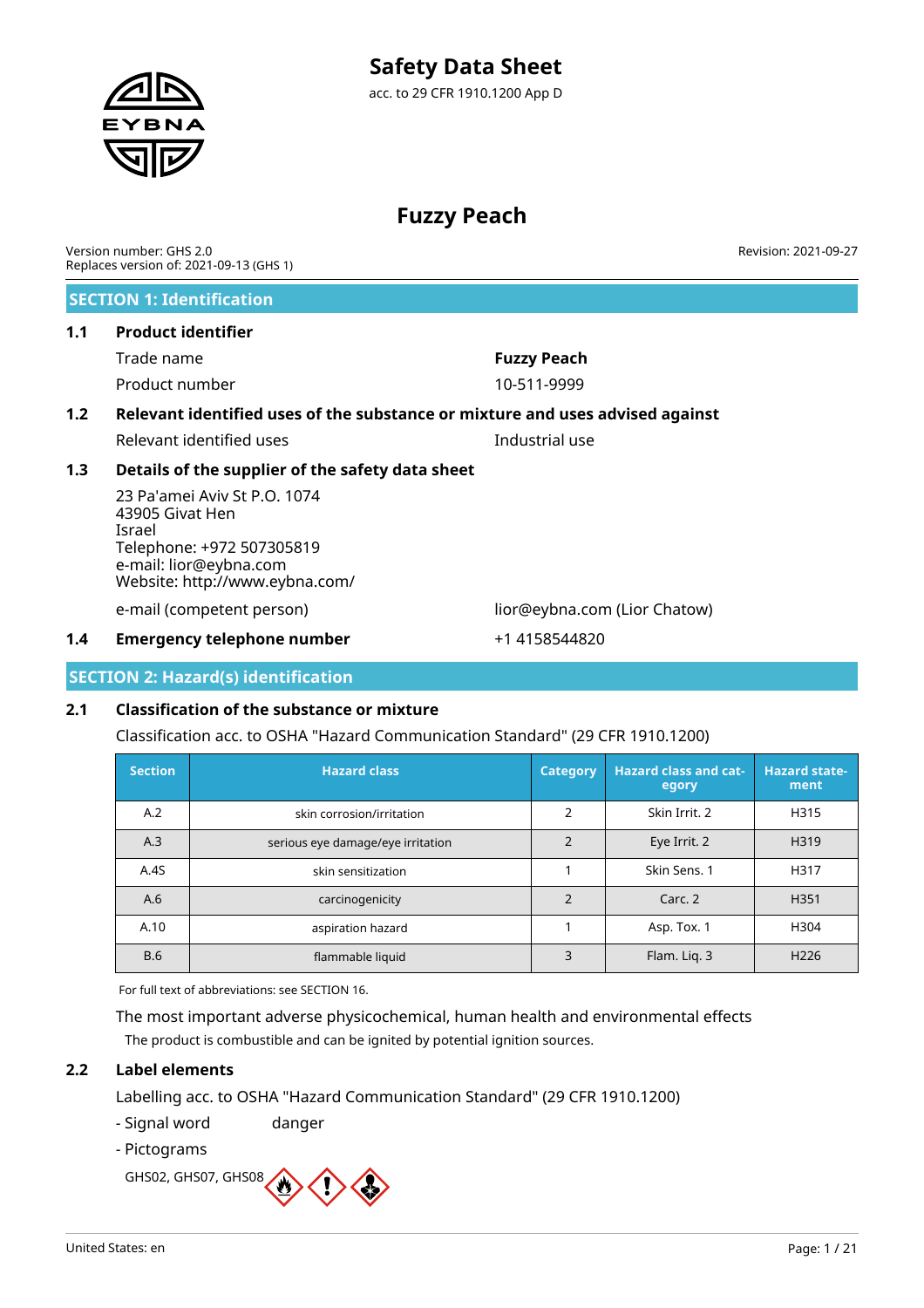

# **Fuzzy Peach**

Version number: GHS 2.0 Replaces version of: 2021-09-13 (GHS 1) Revision: 2021-09-27

| - Hazard statements        |                                                                                                                                     |
|----------------------------|-------------------------------------------------------------------------------------------------------------------------------------|
| H <sub>226</sub>           | Flammable liquid and vapor.                                                                                                         |
| H304                       | May be fatal if swallowed and enters airways.                                                                                       |
| H315                       | Causes skin irritation.                                                                                                             |
| H317                       | May cause an allergic skin reaction.                                                                                                |
| H319                       | Causes serious eye irritation.                                                                                                      |
| H351                       | Suspected of causing cancer.                                                                                                        |
| - Precautionary statements |                                                                                                                                     |
| P202                       | Do not handle until all safety precautions have been read and understood.                                                           |
| P210                       | Keep away from heat/sparks/open flames/hot surfaces. No smoking.                                                                    |
| P233                       | Keep container tightly closed.                                                                                                      |
| P240                       | Ground/bond container and receiving equipment.                                                                                      |
| P241                       | Use explosion-proof electrical/ventilating/lighting equipment.                                                                      |
| P242                       | Use only non-sparking tools.                                                                                                        |
| P243                       | Take precautionary measures against static discharge.                                                                               |
| P261                       | Avoid breathing dust/fume/gas/mist/vapors/spray.                                                                                    |
| P272                       | Contaminated work clothing must not be allowed out of the workplace.                                                                |
| P280                       | Wear protective gloves/eye protection/face protection.                                                                              |
| P301+P310                  | If swallowed: Immediately call a poison center/doctor.                                                                              |
| P302+P352                  | If on skin: Wash with plenty of water.                                                                                              |
| P303+P361+P353             | If on skin (or hair): Take off immediately all contaminated clothing. Rinse skin with water/<br>shower.                             |
| P305+P351+P338             | If in eyes: Rinse cautiously with water for several minutes. Remove contact lenses, if present<br>and easy to do. Continue rinsing. |
| P308+P313                  | If exposed or concerned: Get medical advice/attention.                                                                              |
| P321                       | Specific treatment (see on this label).                                                                                             |
| P331                       | Do NOT induce vomiting.                                                                                                             |
| P333+P313                  | If skin irritation or rash occurs: Get medical advice/attention.                                                                    |
| P337+P313                  | If eye irritation persists: Get medical advice/attention.                                                                           |
| P362                       | Take off contaminated clothing and wash it before reuse.                                                                            |
| P363                       | Wash contaminated clothing before reuse.                                                                                            |
| P370+P378                  | In case of fire: Use sand, carbon dioxide or powder extinguisher to extinguish.                                                     |
| P403+P235                  | Store in a well-ventilated place. Keep cool.                                                                                        |
| P405                       | Store locked up.                                                                                                                    |
| P501                       | Dispose of contents/container to industrial combustion plant.                                                                       |

#### **2.3 Other hazards**

Hazards not otherwise classified

May be harmful if swallowed (GHS category 5: acutely toxic - oral). Very toxic to aquatic life with long lasting effects (GHS category 1: aquatic toxicity - acute and/or chronic).

#### **SECTION 3: Composition/information on ingredients**

#### **3.1 Substances**

Not relevant (mixture)

#### **3.2 Mixtures**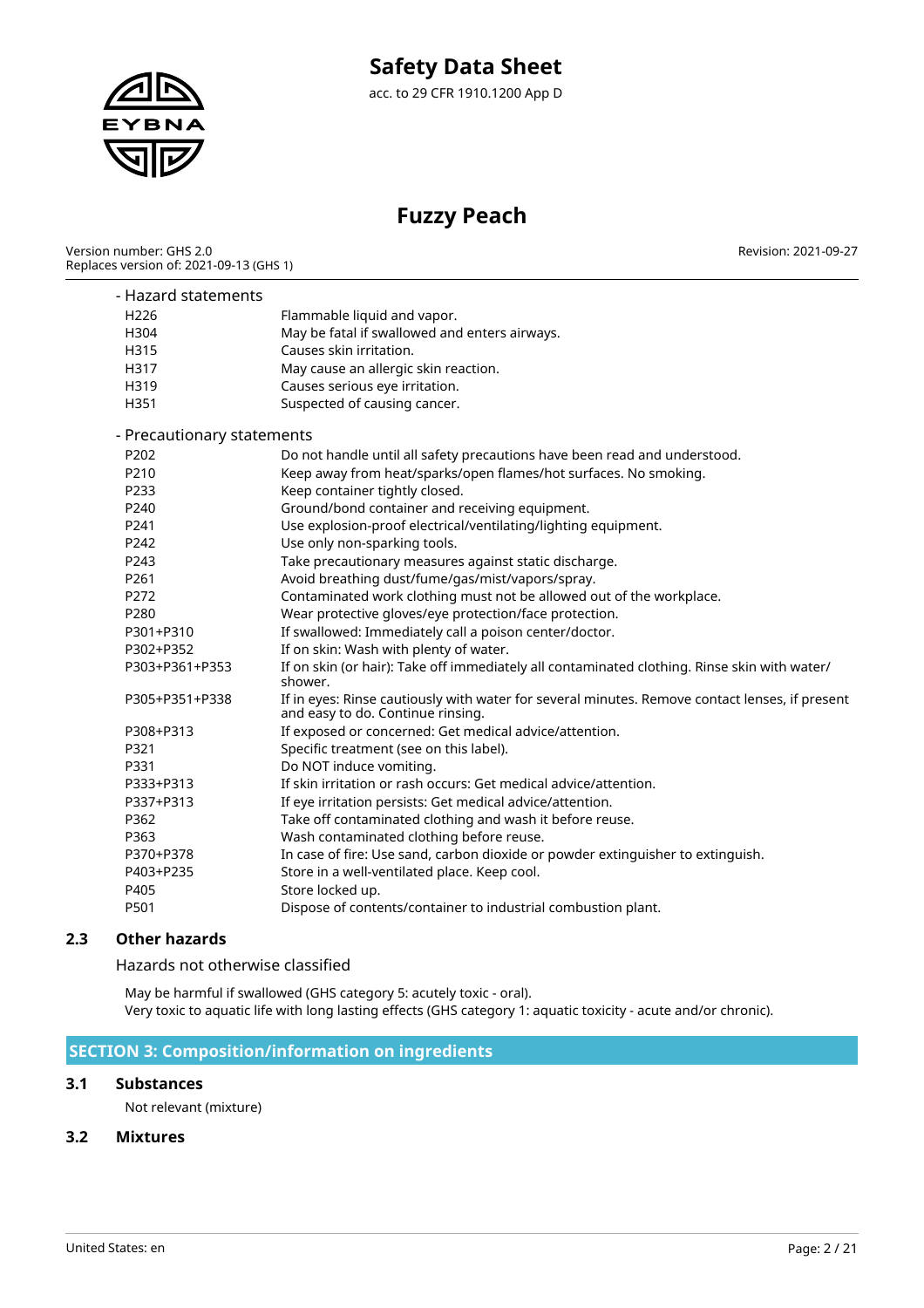

# **Fuzzy Peach**

Version number: GHS 2.0 Replaces version of: 2021-09-13 (GHS 1)

#### Description of the mixture

**Name of substance Wt% Classification acc. to GHS** Proprietary Monoterpene  $\vert$  25 – < 50  $\vert$  Skin Irrit. 2 / H315 Eye Irrit. 2 / H319 Carc. 2 / H351 Asp. Tox. 1 / H304 Flam. Liq. 3 / H226 Proprietary Monoterpene 10 – < 25 Skin Irrit. 2 / H315 Eye Irrit. 2 / H319 Skin Sens. 1 / H317 Asp. Tox. 1 / H304 Flam. Liq. 3 / H226 Proprietary Sesquiterpene 10 – (10 – < 25 Acute Tox. 4 / H302 Proprietary Monoterpenic Alcohol 5 – < 10 Skin Irrit. 2 / H315 Eye Irrit. 2 / H319 Skin Sens. 1B / H317 STOT SE 3 / H335 Flam. Liq. 4 / H227 Proprietary Monoterpene 1 – 5 – 1 – <5 – – Acute Tox. 4 / H302 Acute Tox. 4 / H312 Acute Tox. 4 / H332 Skin Irrit. 2 / H315 Eye Irrit. 2 / H319 Skin Sens. 1B / H317 STOT SE 3 / H335 Asp. Tox. 1 / H304 Flam. Liq. 3 / H226 Proprietary Sesquiterpenic Alcohol | 1 - < 5 Eye Irrit. 2 / H319 STOT SE 3 / H335 Proprietary Monoterpenic Alcohol 1 – < 5 Skin Irrit. 2 / H315 Eye Irrit. 2 / H319 STOT SE 3 / H335 Proprietary Monoterpenic Alcohol 1 – < 5 Skin Irrit. 2 / H315 Eye Irrit. 2 / H319 STOT SE 3 / H335 1 – < 5 Skin Irrit. 2 / H315 Flam. Liq. 3 / H226 Proprietary Monoterpene 1 – stepene 1 – < 5 Skin Irrit. 2 / H315 Skin Sens. 1 / H317 Proprietary Monoterpenic Alcohol  $0 - 51$   $0 - 1$  Acute Tox. 4 / H302 Skin Sens. 1 / H317 Flam. Sol. 1 / H228

For full text of abbreviations: see SECTION 16.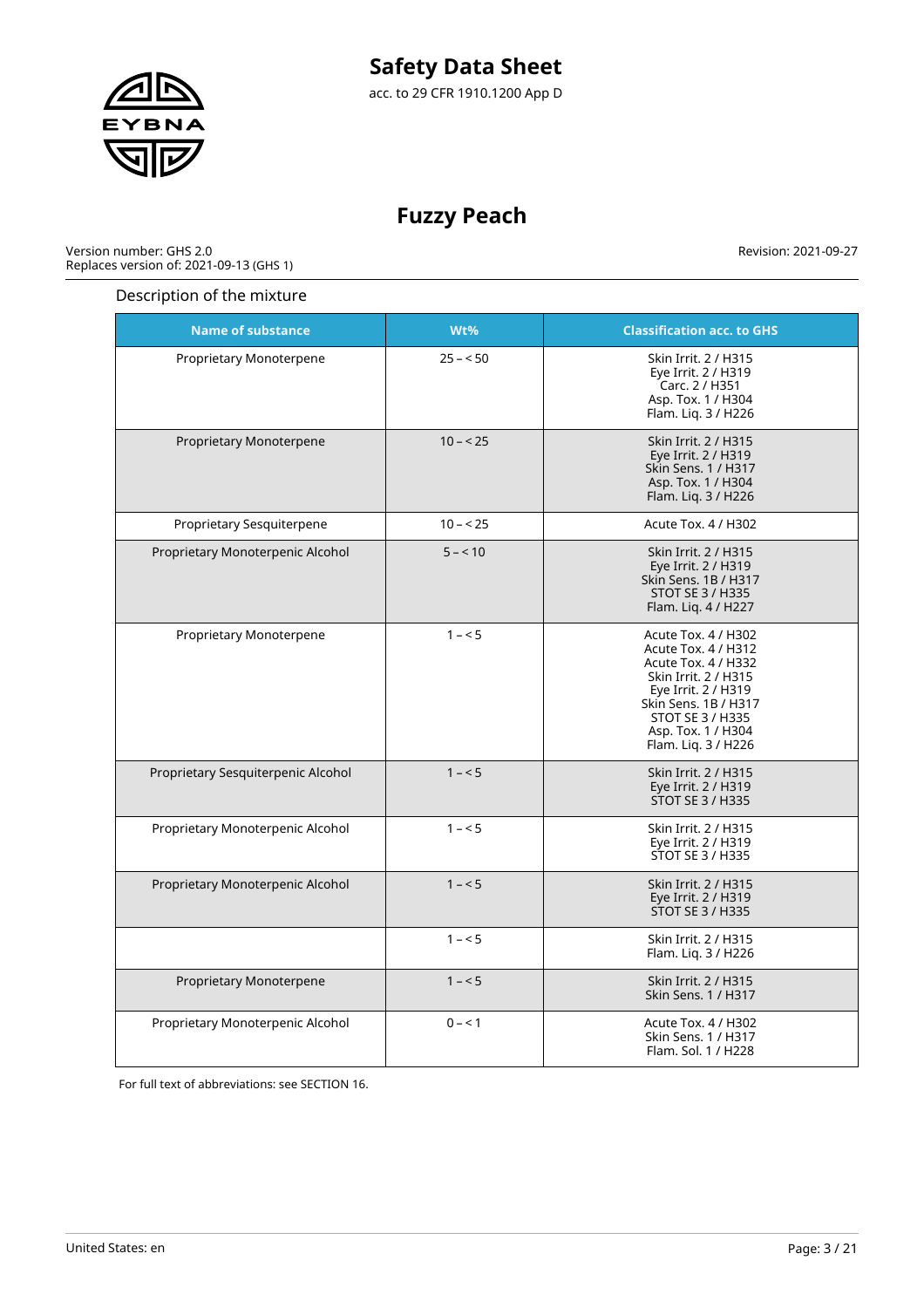

Version number: GHS 2.0 Replaces version of: 2021-09-13 (GHS 1) Revision: 2021-09-27

#### **SECTION 4: First-aid measures**

#### **4.1 Description of first-aid measures**

#### General notes

Do not leave affected person unattended. Remove victim out of the danger area. Keep affected person warm, still and covered. Take off immediately all contaminated clothing. In all cases of doubt, or when symptoms persist, seek medical advice. In case of unconsciousness place person in the recovery position. Never give anything by mouth.

#### Following inhalation

If breathing is irregular or stopped, immediately seek medical assistance and start first aid actions. In case of respiratory tract irritation, consult a physician. Provide fresh air.

#### Following skin contact

Wash with plenty of soap and water.

#### Following eye contact

Remove contact lenses, if present and easy to do. Continue rinsing. Irrigate copiously with clean, fresh water for at least 10 minutes, holding the eyelids apart.

#### Following ingestion

Rinse mouth with water (only if the person is conscious). Do NOT induce vomiting.

#### **4.2 Most important symptoms and effects, both acute and delayed**

Symptoms and effects are not known to date.

### **4.3 Indication of any immediate medical attention and special treatment needed**

none

#### **SECTION 5: Fire-fighting measures**

#### **5.1 Extinguishing media**

Suitable extinguishing media

Water spray, BC-powder, Carbon dioxide (CO2)

#### Unsuitable extinguishing media

Water jet

#### **5.2 Special hazards arising from the substance or mixture**

In case of insufficient ventilation and/or in use, may form flammable/explosive vapor-air mixture. Solvent vapors are heavier than air and may spread along floors. Places which are not ventilated, e.g. unventilated below ground level areas such as trenches, conduits and shafts, are particularly prone to the presence of flammable substances or mixtures.

#### Hazardous combustion products

Carbon monoxide (CO), Carbon dioxide (CO2)

#### **5.3 Advice for firefighters**

In case of fire and/or explosion do not breathe fumes. Coordinate firefighting measures to the fire surroundings. Do not allow firefighting water to enter drains or water courses. Collect contaminated firefighting water separately. Fight fire with normal precautions from a reasonable distance.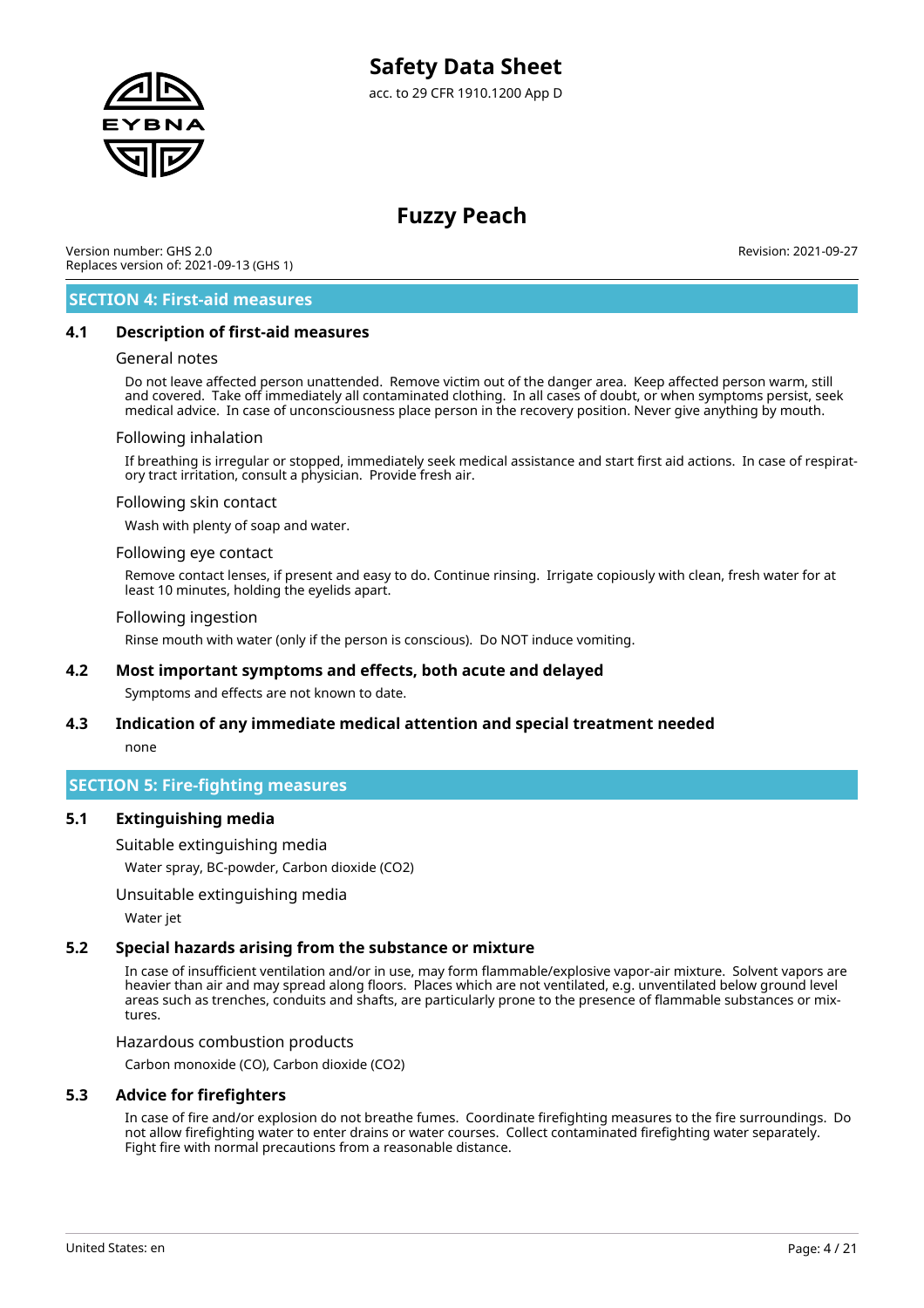

# **Fuzzy Peach**

Version number: GHS 2.0 Replaces version of: 2021-09-13 (GHS 1) Revision: 2021-09-27

#### **SECTION 6: Accidental release measures**

#### **6.1 Personal precautions, protective equipment and emergency procedures**

For non-emergency personnel

Remove persons to safety.

#### For emergency responders

Wear breathing apparatus if exposed to vapors/dust/aerosols/gases.

#### **6.2 Environmental precautions**

Keep away from drains, surface and ground water. Retain contaminated washing water and dispose of it. If substance has entered a water course or sewer, inform the responsible authority.

#### **6.3 Methods and material for containment and cleaning up**

Advice on how to contain a spill

Covering of drains

#### Advice on how to clean up a spill

Wipe up with absorbent material (e.g. cloth, fleece). Collect spillage: sawdust, kieselgur (diatomite), sand, universal binder

#### Appropriate containment techniques

Use of adsorbent materials.

#### Other information relating to spills and releases

Place in appropriate containers for disposal. Ventilate affected area.

#### **6.4 Reference to other sections**

Hazardous combustion products: see section 5. Personal protective equipment: see section 8. Incompatible materials: see section 10. Disposal considerations: see section 13.

#### **SECTION 7: Handling and storage**

#### **7.1 Precautions for safe handling**

Recommendations

#### - Measures to prevent fire as well as aerosol and dust generation

Use local and general ventilation. Avoidance of ignition sources. Keep away from sources of ignition - No smoking. Take precautionary measures against static discharge. Use only in well-ventilated areas. Due to danger of explosion, prevent leakage of vapours into cellars, flues and ditches. Ground/bond container and receiving equipment. Use explosion-proof electrical/ventilating/lighting/equipment. Use only non-sparking tools.

#### - Specific notes/details

Places which are not ventilated, e.g. unventilated below ground level areas such as trenches, conduits and shafts, are particularly prone to the presence of flammable substances or mixtures. Vapors are heavier than air, spread along floors and form explosive mixtures with air. Vapors may form explosive mixtures with air.

#### Advice on general occupational hygiene

Wash hands after use. Do not eat, drink and smoke in work areas. Remove contaminated clothing and protective equipment before entering eating areas. Never keep food or drink in the vicinity of chemicals. Never place chemicals in containers that are normally used for food or drink. Keep away from food, drink and animal feedingstuffs.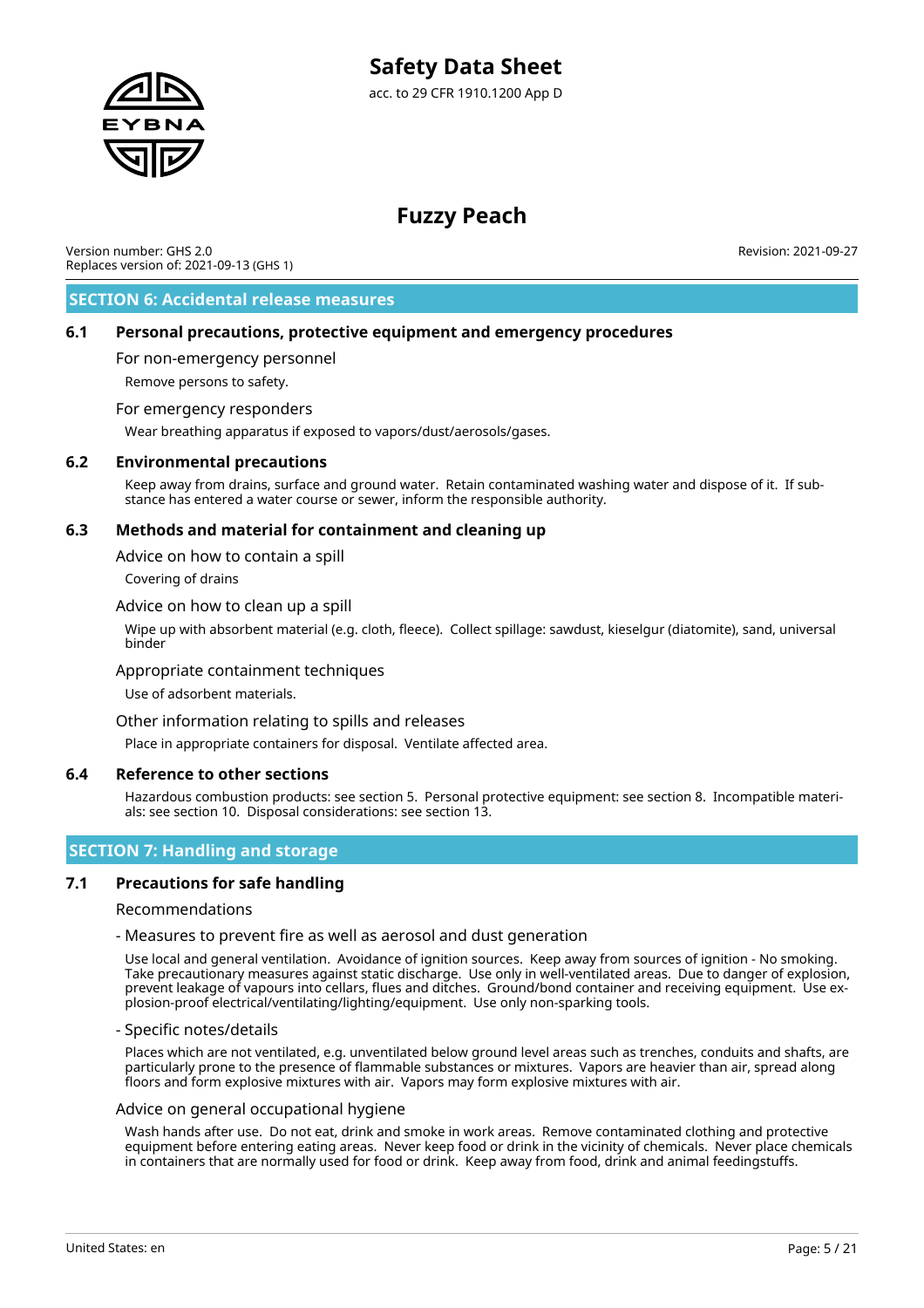

Version number: GHS 2.0 Replaces version of: 2021-09-13 (GHS 1) Revision: 2021-09-27

#### **7.2 Conditions for safe storage, including any incompatibilities**

Managing of associated risks

#### - Explosive atmospheres

Keep container tightly closed and in a well-ventilated place. Use local and general ventilation. Keep cool. Protect from sunlight.

#### - Flammability hazards

Keep away from sources of ignition - No smoking. Keep away from heat, hot surfaces, sparks, open flames and other ignition sources. No smoking. Take precautionary measures against static discharge. Protect from sunlight.

#### - Ventilation requirements

Use local and general ventilation. Ground/bond container and receiving equipment.

#### - Packaging compatibilities

Only packagings which are approved (e.g. acc. to the Dangerous Goods Regulations) may be used.

#### **7.3 Specific end use(s)**

See section 16 for a general overview.

#### **SECTION 8: Exposure controls/personal protection**

#### **8.1 Control parameters**

| Occupational exposure limit values (Workplace Exposure Limits) |                                            |             |                     |                                   |                      |                                                             |       |                               |      |                       |
|----------------------------------------------------------------|--------------------------------------------|-------------|---------------------|-----------------------------------|----------------------|-------------------------------------------------------------|-------|-------------------------------|------|-----------------------|
|                                                                | <b>Country Name of substance Identifi-</b> | er          | <b>TWA</b><br>[ppm] | <b>TWA [mg/</b><br>m <sup>3</sup> | <b>STEL</b><br>[ppm] | STEL [mg/ Ceiling-C   Ceiling-C   Nota-<br>m <sup>3</sup> 1 | [ppm] | $\lceil$ [mg/m <sup>3</sup> ] | tion | <b>Source</b>         |
| US.                                                            | Beta-Pinene                                | <b>TLV®</b> | 20                  |                                   |                      |                                                             |       |                               |      | <b>ACGIH®</b><br>2021 |

Notation

Ceiling-C ceiling value is a limit value above which exposure should not occur

STEL short-term exposure limit: a limit value above which exposure should not occur and which is related to a 15-minute period (unless otherwise specified)

TWA time-weighted average (long-term exposure limit): measured or calculated in relation to a reference period of 8 hours time-weighted average (unless otherwise specified

|                 | Relevant DNELs of components of the mixture |                                         |                   |                            |  |  |
|-----------------|---------------------------------------------|-----------------------------------------|-------------------|----------------------------|--|--|
| <b>Endpoint</b> | <b>Threshold level</b>                      | Protection goal, route of ex-<br>posure | <b>Used in</b>    | <b>Exposure time</b>       |  |  |
| <b>DNEL</b>     | $66.7 \,\mathrm{mq/m^3}$                    | human, inhalatory                       | worker (industry) | chronic - systemic effects |  |  |
| <b>DNEL</b>     | 9.5 mg/kg bw/day                            | human, dermal                           | worker (industry) | chronic - systemic effects |  |  |
| <b>DNEL</b>     | $2.8 \text{ mg/m}^3$                        | human, inhalatory                       | worker (industry) | chronic - systemic effects |  |  |
| <b>DNEL</b>     | 16.5 mg/m <sup>3</sup>                      | human, inhalatory                       | worker (industry) | acute - systemic effects   |  |  |
| <b>DNEL</b>     | 2.5 mg/kg bw/day                            | human, dermal                           | worker (industry) | chronic - systemic effects |  |  |
| <b>DNEL</b>     | 5 mg/kg bw/day                              | human, dermal                           | worker (industry) | acute - systemic effects   |  |  |
| <b>DNEL</b>     | 5.69 mg/m <sup>3</sup>                      | human, inhalatory                       | worker (industry) | chronic - systemic effects |  |  |

٦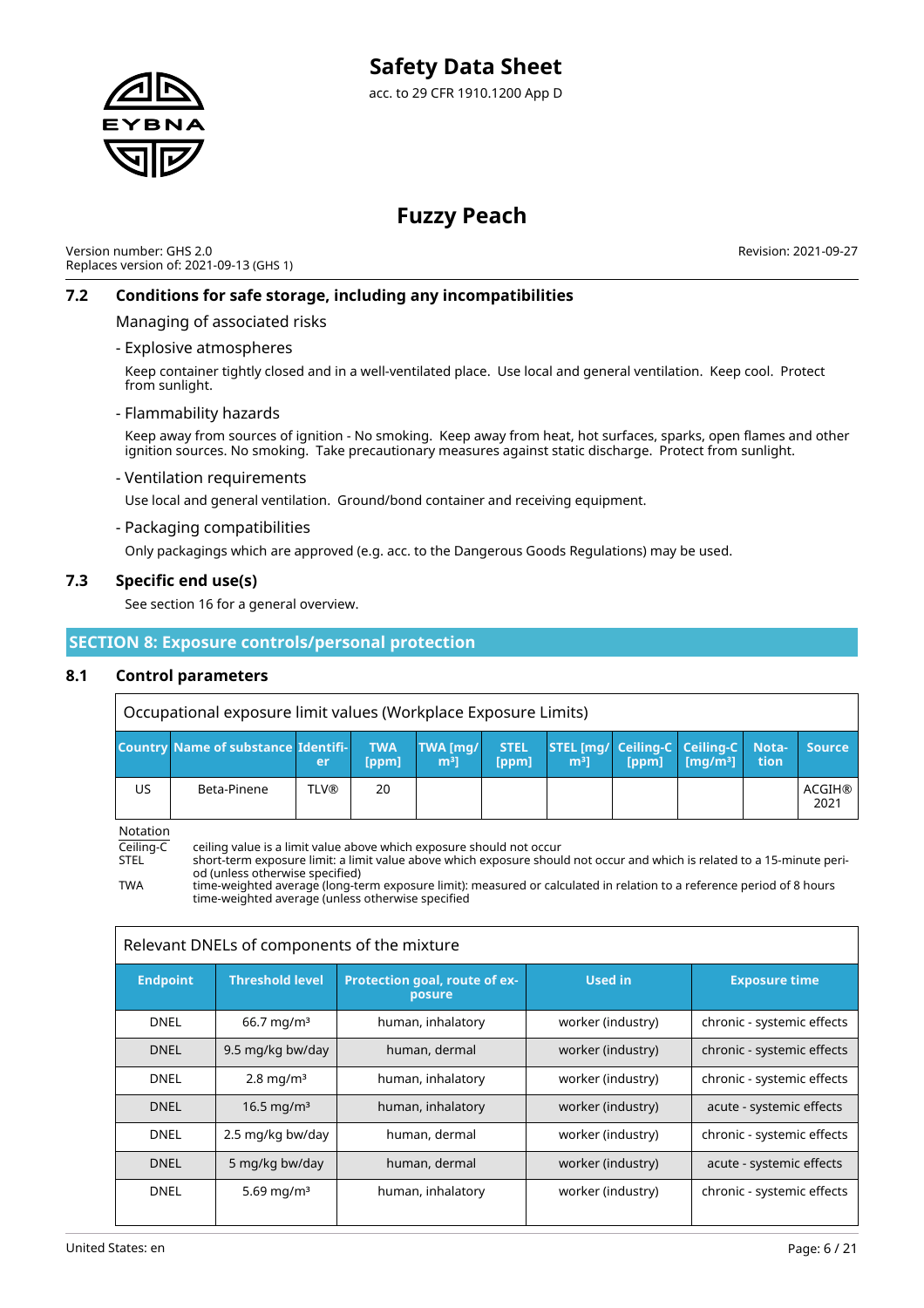

# **Fuzzy Peach**

#### Version number: GHS 2.0 Replaces version of: 2021-09-13 (GHS 1)

Revision: 2021-09-27

|                 | Relevant DNELs of components of the mixture                       |                   |                   |                            |  |
|-----------------|-------------------------------------------------------------------|-------------------|-------------------|----------------------------|--|
| <b>Endpoint</b> | <b>Threshold level</b><br>Protection goal, route of ex-<br>posure |                   | <b>Used in</b>    | <b>Exposure time</b>       |  |
| <b>DNEL</b>     | 0.8 mg/kg bw/day                                                  | human, dermal     | worker (industry) | chronic - systemic effects |  |
| <b>DNEL</b>     | 54 $\mu$ g/cm <sup>2</sup>                                        | human, dermal     | worker (industry) | chronic - local effects    |  |
| <b>DNEL</b>     | $10 \text{ mg/m}^3$                                               | human, inhalatory | worker (industry) | chronic - systemic effects |  |
| <b>DNEL</b>     | 2.8 mg/kg bw/day                                                  | human, dermal     | worker (industry) | chronic - systemic effects |  |
| <b>DNEL</b>     | 122.5 $\mu$ g/cm <sup>2</sup>                                     | human, dermal     | worker (industry) | chronic - local effects    |  |
| <b>DNEL</b>     | 9.03 mg/m <sup>3</sup>                                            | human, inhalatory | worker (industry) | chronic - systemic effects |  |
| <b>DNEL</b>     | 158 mg/kg bw/day                                                  | human, dermal     | worker (industry) | chronic - systemic effects |  |
| <b>DNEL</b>     | 62.59 mg/m <sup>3</sup>                                           | human, inhalatory | worker (industry) | chronic - systemic effects |  |
| <b>DNEL</b>     | 35.5 mg/kg bw/day                                                 | human, dermal     | worker (industry) | chronic - systemic effects |  |
| <b>DNEL</b>     | 17.63 mg/m <sup>3</sup>                                           | human, inhalatory | worker (industry) | chronic - systemic effects |  |
| <b>DNEL</b>     | 10 mg/kg bw/day                                                   | human, dermal     | worker (industry) | chronic - systemic effects |  |

| Relevant PNECs of components of the mixture |                 |                        |                       |                                       |                                   |  |
|---------------------------------------------|-----------------|------------------------|-----------------------|---------------------------------------|-----------------------------------|--|
| <b>Other names or</b><br>synonyms           | <b>Endpoint</b> | <b>Threshold level</b> | <b>Organism</b>       | <b>Environmental com-</b><br>partment | <b>Exposure time</b>              |  |
| Proprietary<br>Monoterpene                  | PNEC            | $14 \frac{\mu g}{\mu}$ | aquatic organisms     | freshwater                            | short-term (single in-<br>stance) |  |
| Proprietary<br>Monoterpene                  | <b>PNEC</b>     | $1.4 \frac{\mu g}{I}$  | aquatic organisms     | marine water                          | short-term (single in-<br>stance) |  |
| Proprietary<br>Monoterpene                  | PNEC            | $1.8 \frac{mg}{l}$     | aquatic organisms     | sewage treatment<br>plant (STP)       | short-term (single in-<br>stance) |  |
| Proprietary<br>Monoterpene                  | <b>PNEC</b>     | 3.85 $mg/kq$           | aquatic organisms     | freshwater sediment                   | short-term (single in-<br>stance) |  |
| Proprietary<br>Monoterpene                  | PNEC            | 0.385 $mgr{_{kq}}$     | aquatic organisms     | marine sediment                       | short-term (single in-<br>stance) |  |
| Proprietary<br>Monoterpene                  | <b>PNEC</b>     | 0.763 $mg/_{ka}$       | terrestrial organisms | soil                                  | short-term (single in-<br>stance) |  |
| Proprietary<br>Monoterpenic Al-<br>cohol    | PNEC            | $0.2 \frac{mg}{l}$     | aquatic organisms     | freshwater                            | short-term (single in-<br>stance) |  |
| Proprietary<br>Monoterpenic Al-<br>cohol    | <b>PNEC</b>     | $0.02 \frac{mg}{l}$    | aquatic organisms     | marine water                          | short-term (single in-<br>stance) |  |
| Proprietary<br>Monoterpenic Al-<br>cohol    | PNEC            | $10^{mg}$ /            | aquatic organisms     | sewage treatment<br>plant (STP)       | short-term (single in-<br>stance) |  |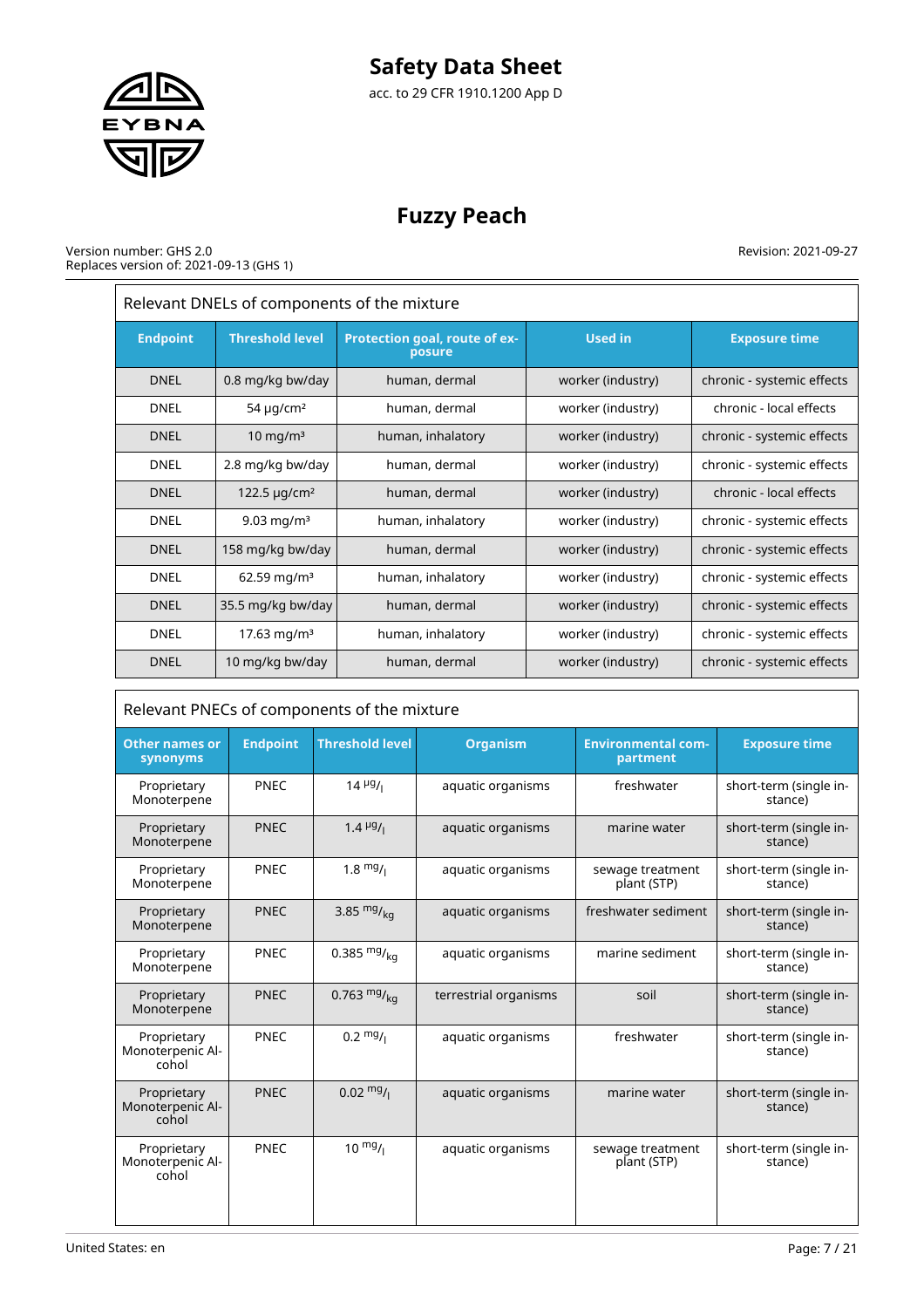

# **Fuzzy Peach**

#### Version number: GHS 2.0 Replaces version of: 2021-09-13 (GHS 1)

|                                              | Relevant PNECs of components of the mixture |                         |                       |                                       |                                   |  |  |
|----------------------------------------------|---------------------------------------------|-------------------------|-----------------------|---------------------------------------|-----------------------------------|--|--|
| <b>Other names or</b><br>synonyms            | <b>Endpoint</b>                             | <b>Threshold level</b>  | <b>Organism</b>       | <b>Environmental com-</b><br>partment | <b>Exposure time</b>              |  |  |
| Proprietary<br>Monoterpenic Al-<br>cohol     | <b>PNEC</b>                                 | 2.22 $mg/kq$            | aquatic organisms     | freshwater sediment                   | short-term (single in-<br>stance) |  |  |
| Proprietary<br>Monoterpenic Al-<br>cohol     | <b>PNEC</b>                                 | 0.222 $mg/kq$           | aquatic organisms     | marine sediment                       | short-term (single in-<br>stance) |  |  |
| Proprietary<br>Monoterpenic Al-<br>cohol     | <b>PNEC</b>                                 | 0.327 $mg/_{ka}$        | terrestrial organisms | soil                                  | short-term (single in-<br>stance) |  |  |
| Proprietary<br>Monoterpene                   | PNEC                                        | 1.004 $\frac{\mu g}{I}$ | aquatic organisms     | freshwater                            | short-term (single in-<br>stance) |  |  |
| Proprietary<br>Monoterpene                   | <b>PNEC</b>                                 | $0.1 \frac{\mu g}{I}$   | aquatic organisms     | marine water                          | short-term (single in-<br>stance) |  |  |
| Proprietary<br>Monoterpene                   | <b>PNEC</b>                                 | 3.26 $mg/$              | aquatic organisms     | sewage treatment<br>plant (STP)       | short-term (single in-<br>stance) |  |  |
| Proprietary<br>Monoterpene                   | <b>PNEC</b>                                 | 0.337 $mg/_{ka}$        | aquatic organisms     | freshwater sediment                   | short-term (single in-<br>stance) |  |  |
| Proprietary<br>Monoterpene                   | <b>PNEC</b>                                 | 0.034 $mg/kq$           | aquatic organisms     | marine sediment                       | short-term (single in-<br>stance) |  |  |
| Proprietary<br>Monoterpene                   | <b>PNEC</b>                                 | 0.067 $mg/kq$           | terrestrial organisms | soil                                  | short-term (single in-<br>stance) |  |  |
| Proprietary Ses-<br>quiterpenic Alco-<br>hol | <b>PNEC</b>                                 | $0.001 \frac{mg}{l}$    | aquatic organisms     | freshwater                            | short-term (single in-<br>stance) |  |  |
| Proprietary Ses-<br>quiterpenic Alco-<br>hol | <b>PNEC</b>                                 | $0 \frac{mg}{l}$        | aquatic organisms     | marine water                          | short-term (single in-<br>stance) |  |  |
| Proprietary Ses-<br>quiterpenic Alco-<br>hol | PNEC                                        | $10^{mg}$ /             | aquatic organisms     | sewage treatment<br>plant (STP)       | short-term (single in-<br>stance) |  |  |
| Proprietary Ses-<br>quiterpenic Alco-<br>hol | <b>PNEC</b>                                 | $0.07 \frac{mg}{kg}$    | aquatic organisms     | freshwater sediment                   | short-term (single in-<br>stance) |  |  |
| Proprietary Ses-<br>quiterpenic Alco-<br>hol | PNEC                                        | $0.007 \frac{mg}{kg}$   | aquatic organisms     | marine sediment                       | short-term (single in-<br>stance) |  |  |
| Proprietary Ses-<br>quiterpenic Alco-<br>hol | <b>PNEC</b>                                 | $0.014 \frac{mg}{kg}$   | terrestrial organisms | soil                                  | short-term (single in-<br>stance) |  |  |
| Proprietary<br>Monoterpenic Al-<br>cohol     | PNEC                                        | $68 \frac{\mu g}{I}$    | aquatic organisms     | freshwater                            | short-term (single in-<br>stance) |  |  |
|                                              |                                             |                         |                       |                                       |                                   |  |  |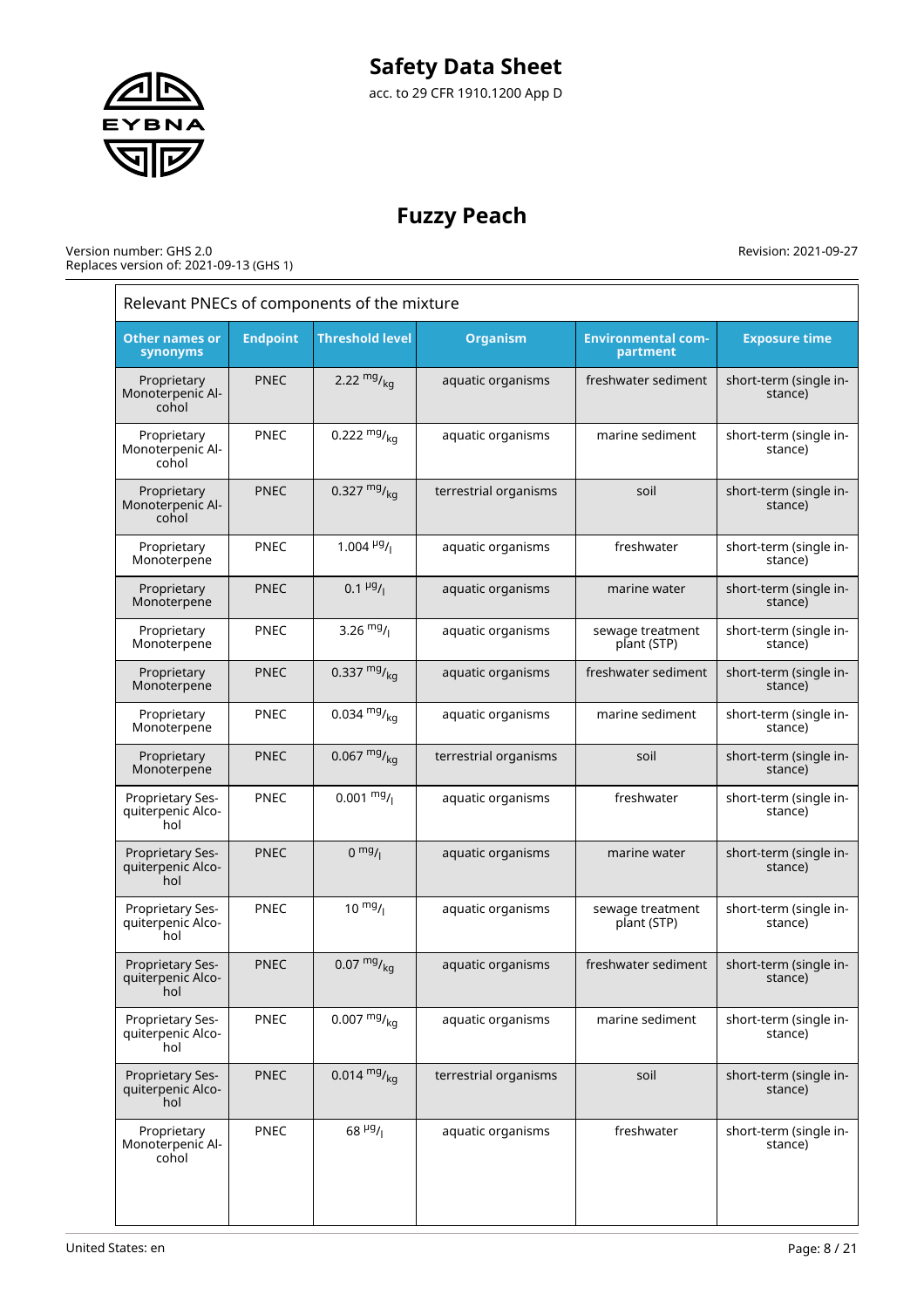

# **Fuzzy Peach**

#### Version number: GHS 2.0 Replaces version of: 2021-09-13 (GHS 1)

| <b>Environmental com-</b><br>partment<br>aquatic organisms<br>marine water<br>aquatic organisms<br>sewage treatment<br>plant (STP)<br>aquatic organisms<br>freshwater sediment<br>aquatic organisms<br>marine sediment | <b>Exposure time</b><br>short-term (single in-<br>stance)<br>short-term (single in-<br>stance)<br>short-term (single in-<br>stance)<br>short-term (single in-                                                      |
|------------------------------------------------------------------------------------------------------------------------------------------------------------------------------------------------------------------------|--------------------------------------------------------------------------------------------------------------------------------------------------------------------------------------------------------------------|
|                                                                                                                                                                                                                        |                                                                                                                                                                                                                    |
|                                                                                                                                                                                                                        |                                                                                                                                                                                                                    |
|                                                                                                                                                                                                                        |                                                                                                                                                                                                                    |
|                                                                                                                                                                                                                        |                                                                                                                                                                                                                    |
|                                                                                                                                                                                                                        | stance)                                                                                                                                                                                                            |
| terrestrial organisms<br>soil                                                                                                                                                                                          | short-term (single in-<br>stance)                                                                                                                                                                                  |
| freshwater<br>aquatic organisms                                                                                                                                                                                        | short-term (single in-<br>stance)                                                                                                                                                                                  |
| marine water                                                                                                                                                                                                           | short-term (single in-<br>stance)                                                                                                                                                                                  |
| sewage treatment<br>plant (STP)                                                                                                                                                                                        | short-term (single in-<br>stance)                                                                                                                                                                                  |
| freshwater sediment                                                                                                                                                                                                    | short-term (single in-<br>stance)                                                                                                                                                                                  |
| marine sediment                                                                                                                                                                                                        | short-term (single in-<br>stance)                                                                                                                                                                                  |
| soil                                                                                                                                                                                                                   | short-term (single in-<br>stance)                                                                                                                                                                                  |
| freshwater                                                                                                                                                                                                             | short-term (single in-<br>stance)                                                                                                                                                                                  |
| marine water                                                                                                                                                                                                           | short-term (single in-<br>stance)                                                                                                                                                                                  |
| sewage treatment<br>plant (STP)                                                                                                                                                                                        | short-term (single in-<br>stance)                                                                                                                                                                                  |
| freshwater sediment                                                                                                                                                                                                    | short-term (single in-<br>stance)                                                                                                                                                                                  |
| marine sediment                                                                                                                                                                                                        | short-term (single in-<br>stance)                                                                                                                                                                                  |
|                                                                                                                                                                                                                        | aquatic organisms<br>aquatic organisms<br>aquatic organisms<br>aquatic organisms<br>terrestrial organisms<br>aquatic organisms<br>aquatic organisms<br>aquatic organisms<br>aquatic organisms<br>aquatic organisms |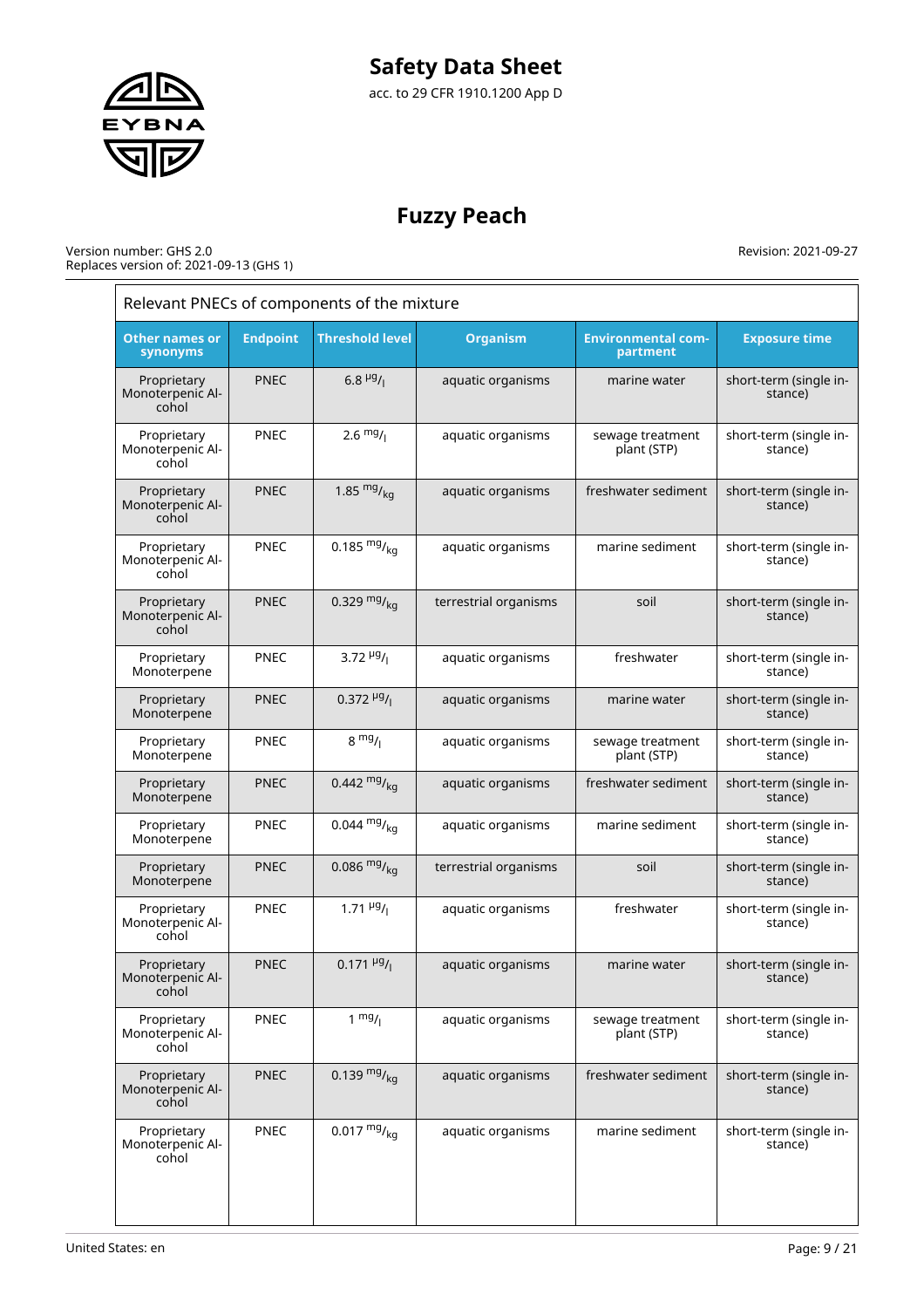

#### Version number: GHS 2.0 Replaces version of: 2021-09-13 (GHS 1)

Revision: 2021-09-27

| Relevant PNECs of components of the mixture |                 |                        |                       |                                       |                                   |
|---------------------------------------------|-----------------|------------------------|-----------------------|---------------------------------------|-----------------------------------|
| <b>Other names or</b><br>synonyms           | <b>Endpoint</b> | <b>Threshold level</b> | <b>Organism</b>       | <b>Environmental com-</b><br>partment | <b>Exposure time</b>              |
| Proprietary<br>Monoterpenic Al-<br>cohol    | <b>PNEC</b>     | 0.013 $mg/_{kq}$       | terrestrial organisms | soil                                  | short-term (single in-<br>stance) |

#### **8.2 Exposure controls**

Appropriate engineering controls

General ventilation.

Individual protection measures (personal protective equipment)

Eye/face protection

Wear eye/face protection.

#### Skin protection

- Hand protection

Wear suitable gloves. Chemical protection gloves are suitable, which are tested according to EN 374. Check leaktightness/impermeability prior to use. In the case of wanting to use the gloves again, clean them before taking off and air them well. For special purposes, it is recommended to check the resistance to chemicals of the protective gloves mentioned above together with the supplier of these gloves.

#### - Other protection measures

Take recovery periods for skin regeneration. Preventive skin protection (barrier creams/ointments) is recommended. Wash hands thoroughly after handling.

#### Respiratory protection

In case of inadequate ventilation wear respiratory protection.

#### Environmental exposure controls

Use appropriate container to avoid environmental contamination. Keep away from drains, surface and ground water.

#### **SECTION 9: Physical and chemical properties**

#### **9.1 Information on basic physical and chemical properties**

#### **Appearance**

| Physical state | liquid                |
|----------------|-----------------------|
| Color          |                       |
| Particle       | not relevant (liquid) |
| Odor           | characteristic        |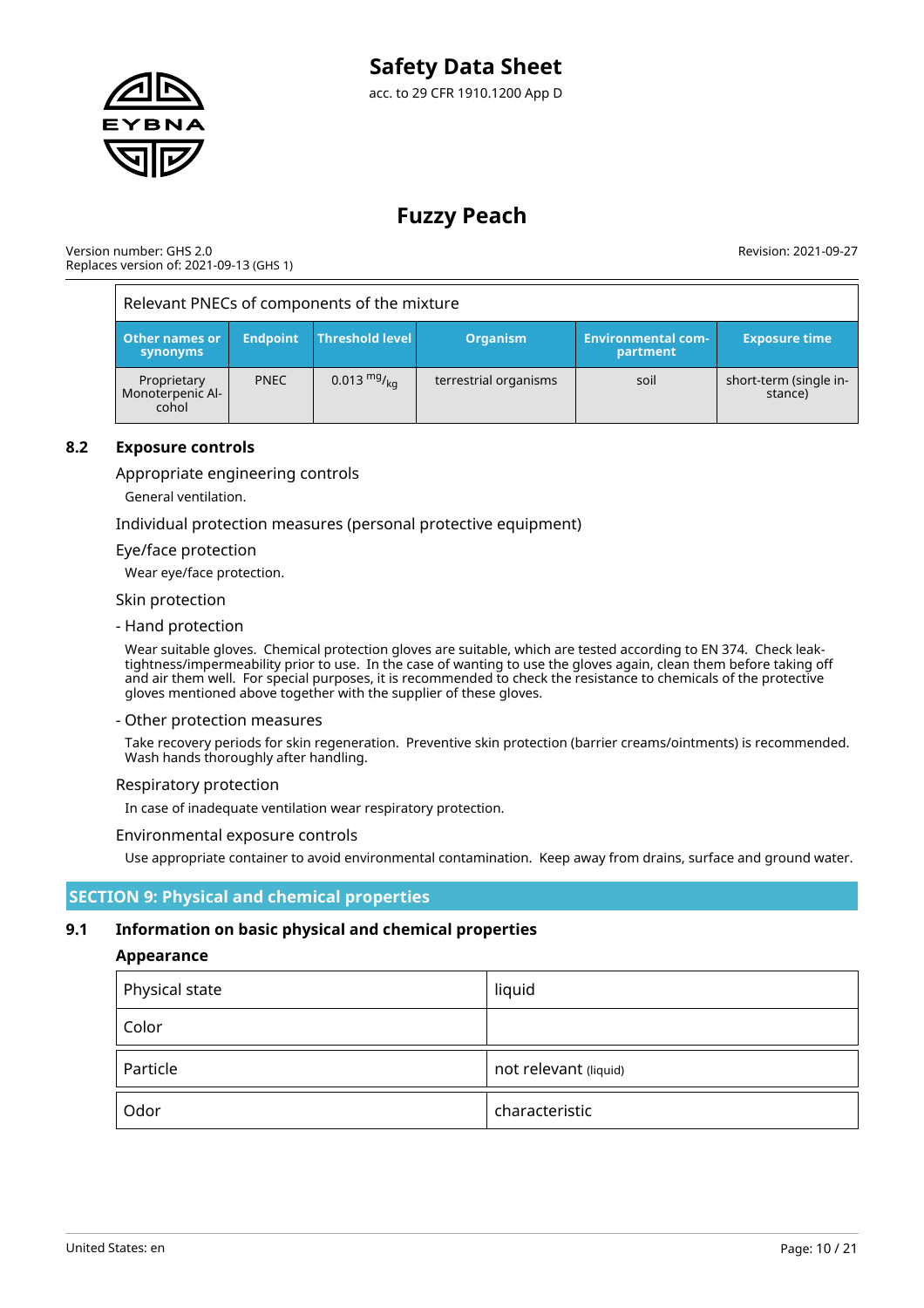

# **Fuzzy Peach**

Version number: GHS 2.0 Replaces version of: 2021-09-13 (GHS 1) Revision: 2021-09-27

#### **Other safety parameters**

| pH (value)                              | not determined                                         |  |
|-----------------------------------------|--------------------------------------------------------|--|
| Melting point/freezing point            | not determined                                         |  |
| Initial boiling point and boiling range | 131 °C                                                 |  |
| Flash point                             | 39 °C at 1 atm                                         |  |
| Evaporation rate                        | Not determined                                         |  |
| Flammability (solid, gas)               | not relevant, (fluid)                                  |  |
| Vapor pressure                          | 690 Pa at 20 °C                                        |  |
| Density                                 | not determined                                         |  |
| Vapor density                           | this information is not available                      |  |
| Relative density                        | Information on this property is not available          |  |
| Solubility(ies)                         | not determined                                         |  |
| Partition coefficient                   |                                                        |  |
| - n-octanol/water (log KOW)             | this information is not available                      |  |
| Auto-ignition temperature               | 237 °C (auto-ignition temperature (liquids and gases)) |  |
| Viscosity                               | not determined                                         |  |
| <b>Explosive properties</b>             | none                                                   |  |
| Oxidizing properties                    | none                                                   |  |
| <b>Other information</b>                | there is no additional information                     |  |

### **SECTION 10: Stability and reactivity**

#### **10.1 Reactivity**

Concerning incompatibility: see below "Conditions to avoid" and "Incompatible materials". The mixture contains reactive substance(s). Risk of ignition.

#### If heated:

Risk of ignition

#### **10.2 Chemical stability**

See below "Conditions to avoid".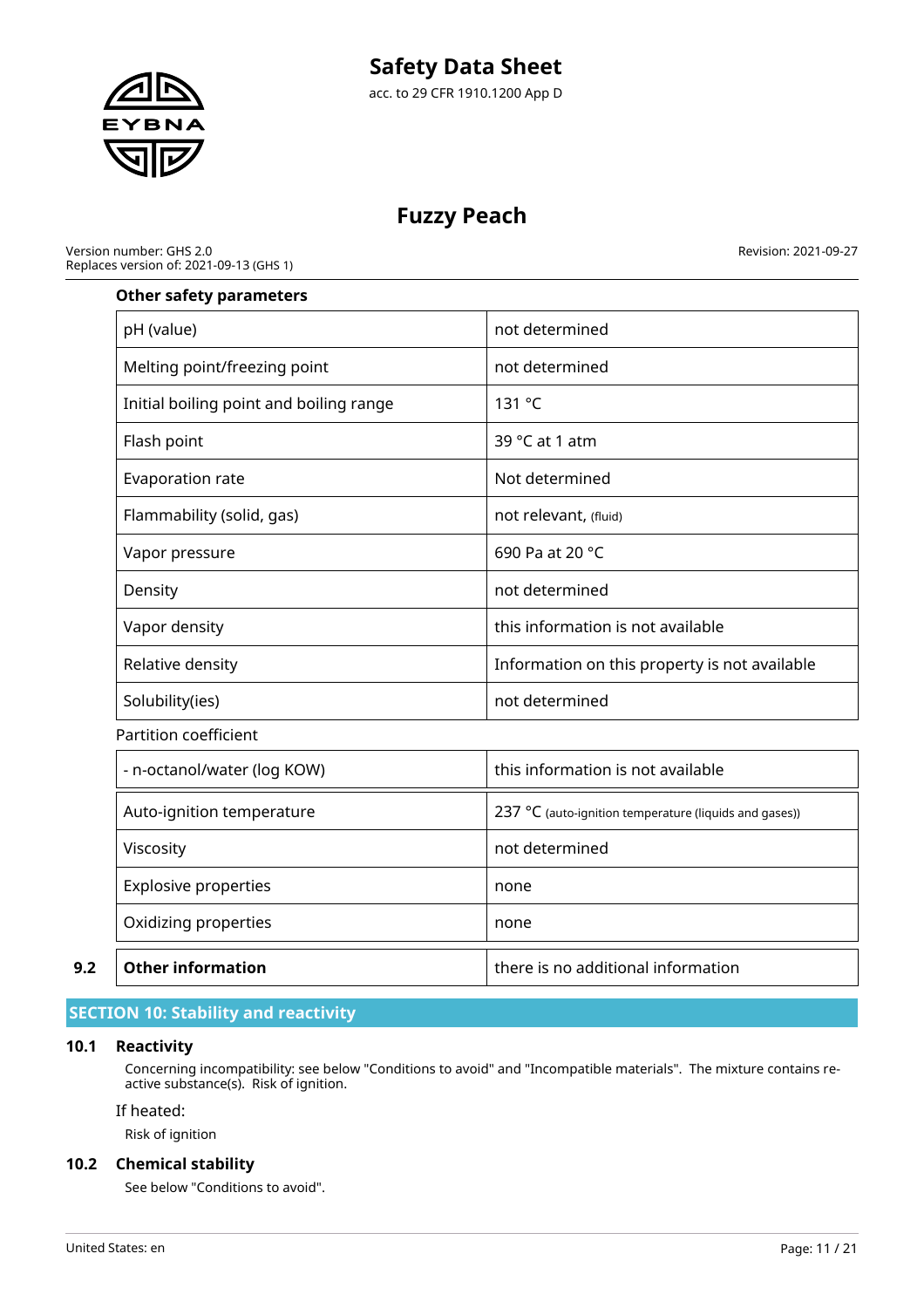

Version number: GHS 2.0 Replaces version of: 2021-09-13 (GHS 1) Revision: 2021-09-27

#### **10.3 Possibility of hazardous reactions**

No known hazardous reactions.

#### **10.4 Conditions to avoid**

Keep away from heat, hot surfaces, sparks, open flames and other ignition sources. No smoking.

Hints to prevent fire or explosion

Use explosion-proof electrical/ventilating/lighting/equipment. Use only non-sparking tools. Take precautionary measures against static discharge.

#### **10.5 Incompatible materials**

**Oxidizers** 

#### **10.6 Hazardous decomposition products**

Reasonably anticipated hazardous decomposition products produced as a result of use, storage, spill and heating are not known. Hazardous combustion products: see section 5.

#### **SECTION 11: Toxicological information**

#### **11.1 Information on toxicological effects**

Test data are not available for the complete mixture.

#### Classification procedure

The method for classification of the mixture is based on ingredients of the mixture (additivity formula).

#### **Classification acc. to OSHA "Hazard Communication Standard" (29 CFR 1910.1200)**

Acute toxicity

Shall not be classified as acutely toxic.

GHS of the United Nations, annex 4: May be harmful if swallowed.

| Acute toxicity estimate (ATE) of components of the mixture |                       |                  |  |  |  |
|------------------------------------------------------------|-----------------------|------------------|--|--|--|
| Other names or synonyms                                    | <b>Exposure route</b> | <b>ATE</b>       |  |  |  |
| Proprietary Sesquiterpene                                  | oral                  | 500 $mg/_{kq}$   |  |  |  |
| Proprietary Monoterpene                                    | oral                  | 500 $mg/kq$      |  |  |  |
| Proprietary Monoterpene                                    | dermal                | 1,100 $mg/_{ka}$ |  |  |  |
| Proprietary Monoterpene                                    | inhalation: vapor     | 11 $mg/1/4h$     |  |  |  |
| Proprietary Monoterpenic<br>Alcohol                        | oral                  | 1,310 $mg/_{kq}$ |  |  |  |

#### Skin corrosion/irritation

Causes skin irritation.

#### Serious eye damage/eye irritation

Causes serious eye irritation.

Respiratory or skin sensitization

May cause an allergic skin reaction.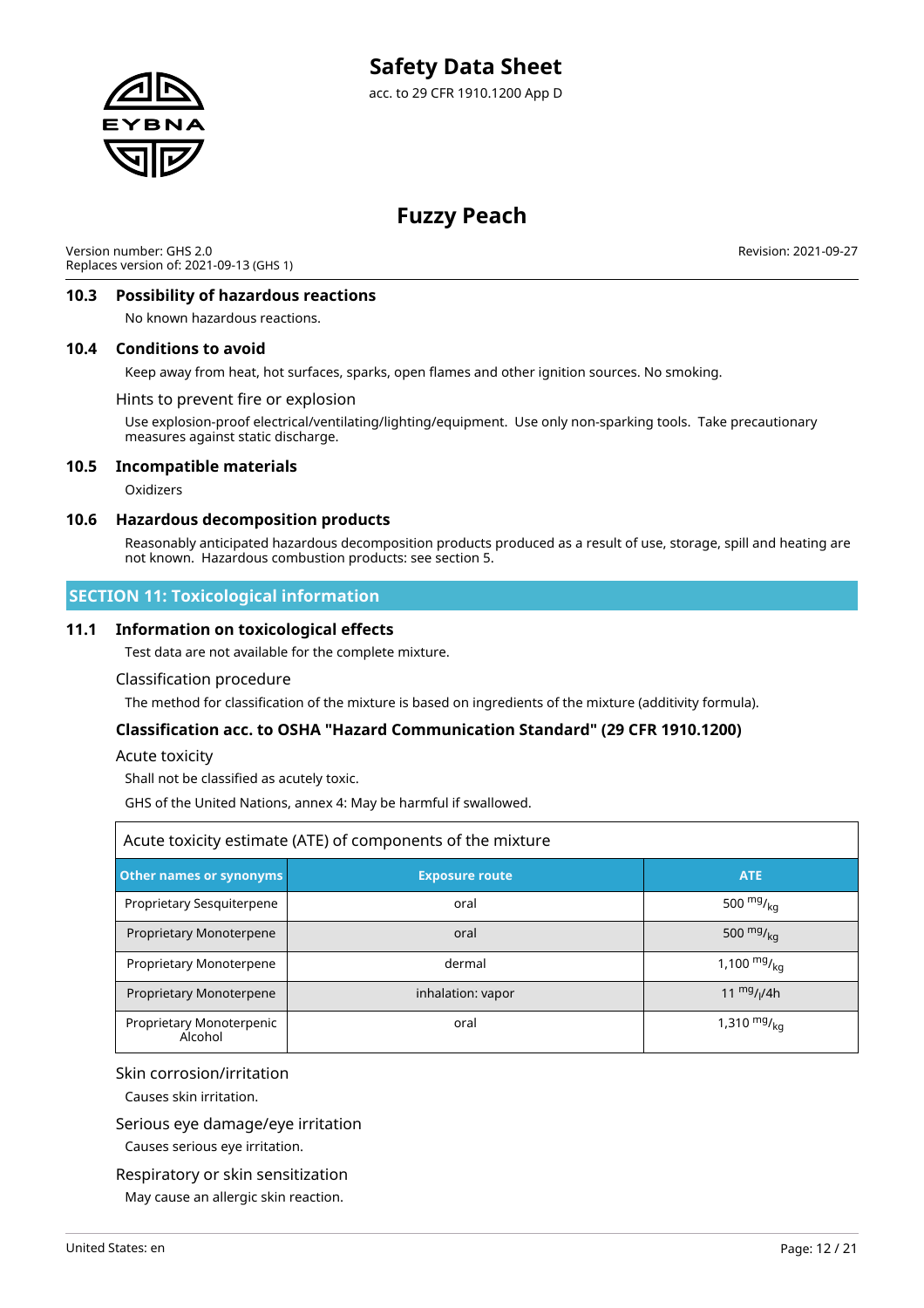

# **Fuzzy Peach**

Version number: GHS 2.0 Replaces version of: 2021-09-13 (GHS 1) Revision: 2021-09-27

#### Germ cell mutagenicity

Shall not be classified as germ cell mutagenic.

#### Carcinogenicity

Suspected of causing cancer.

| IARC Monographs on the Evaluation of Carcinogenic Risks to Humans |                       |               |
|-------------------------------------------------------------------|-----------------------|---------------|
| Name of substance                                                 | <b>Classification</b> | <b>Number</b> |
| Proprietary Monoterpene                                           | 2В                    |               |
| Proprietary Monoterpene                                           |                       |               |

 $\frac{\text{Legend}}{\text{2B}}\\ \text{3}$ 

2B Possibly carcinogenic to humans 3 Not classifiable as to carcinogenicity in humans

#### Reproductive toxicity

Shall not be classified as a reproductive toxicant.

#### Specific target organ toxicity - single exposure

Shall not be classified as a specific target organ toxicant (single exposure).

#### Specific target organ toxicity - repeated exposure

Shall not be classified as a specific target organ toxicant (repeated exposure).

#### Aspiration hazard

May be fatal if swallowed and enters airways.

#### **SECTION 12: Ecological information**

#### **12.1 Toxicity**

r

Very toxic to aquatic life with long lasting effects.

|                            | Aquatic toxicity (acute) of components of the mixture |                           |                       |                      |
|----------------------------|-------------------------------------------------------|---------------------------|-----------------------|----------------------|
| Other names or<br>synonyms | <b>Endpoint</b>                                       | <b>Value</b>              | <b>Species</b>        | <b>Exposure time</b> |
| Proprietary<br>Monoterpene | <b>EC50</b>                                           | 1.47 $mg/1$               | aquatic invertebrates | 48 h                 |
| Proprietary<br>Monoterpene | ErC <sub>50</sub>                                     | $0.342 \text{ mg}$ /      | algae                 | 72h                  |
| Proprietary<br>Monoterpene | <b>LC50</b>                                           | $720$ $Hg$ / <sub>1</sub> | fish                  | 96 h                 |
| Proprietary<br>Monoterpene | <b>EC50</b>                                           | 688 $\mu$ g <sub>/1</sub> | fish                  | 96h                  |
| Proprietary<br>Monoterpene | ErC <sub>50</sub>                                     | $0.32 \frac{mg}{l}$       | algae                 | 72 h                 |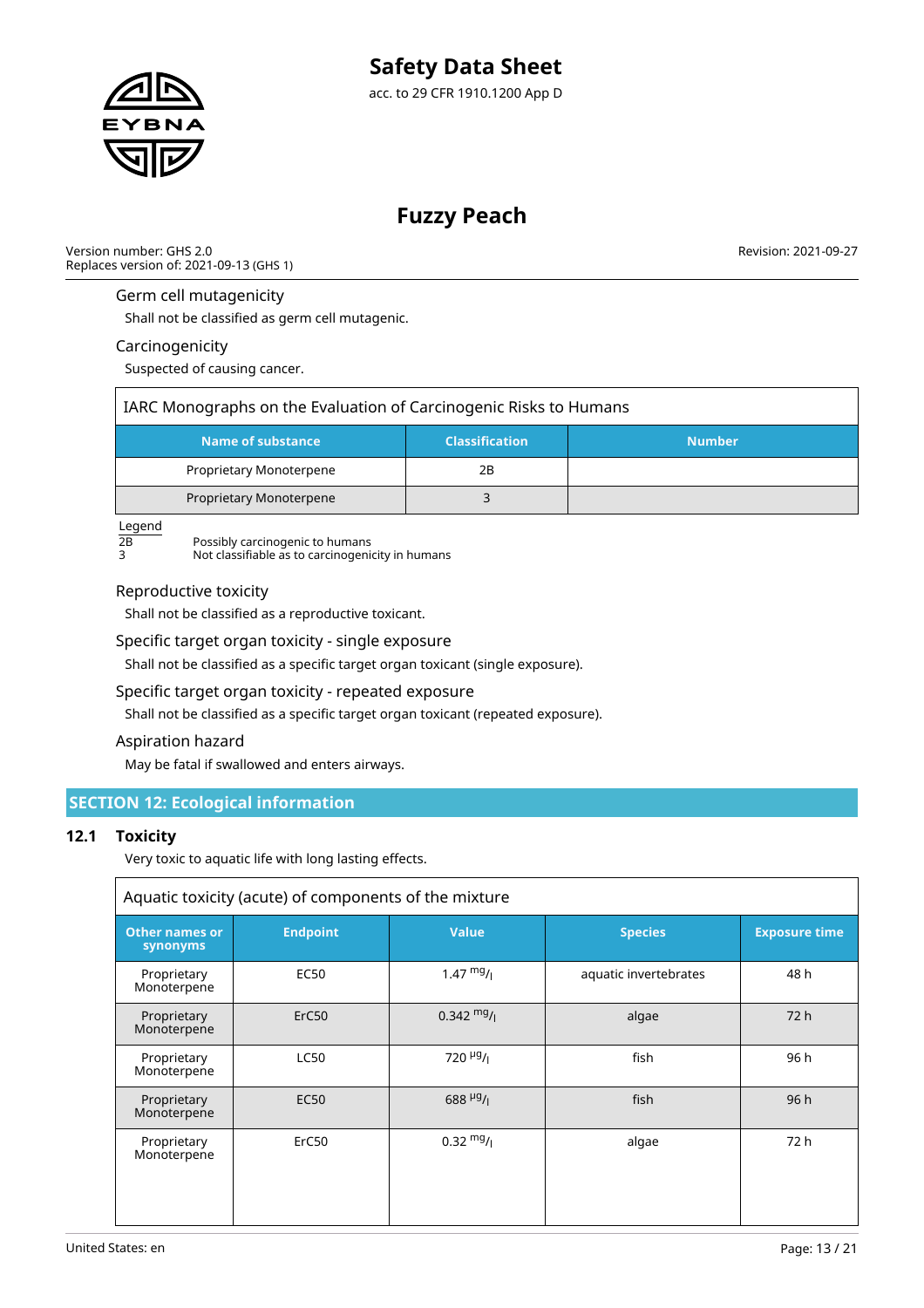

#### Version number: GHS 2.0 Replaces version of: 2021-09-13 (GHS 1)

|                                          | Aquatic toxicity (acute) of components of the mixture |                       |                       |                      |
|------------------------------------------|-------------------------------------------------------|-----------------------|-----------------------|----------------------|
| <b>Other names or</b><br>synonyms        | <b>Endpoint</b>                                       | <b>Value</b>          | <b>Species</b>        | <b>Exposure time</b> |
| Proprietary<br>Monoterpenic Alco-<br>hol | <b>LC50</b>                                           | 27.8 $mg/1$           | fish                  | 96 h                 |
| Proprietary<br>Monoterpenic Alco-<br>hol | <b>EC50</b>                                           | 59 $mg/1$             | aquatic invertebrates | 48 h                 |
| Proprietary<br>Monoterpenic Alco-<br>hol | ErC50                                                 | 156.7 $mg/$           | algae                 | 96 h                 |
| Proprietary Ses-<br>quiterpenic Alcohol  | <b>LC50</b>                                           | 1.43 $mg/$            | fish                  | 96 h                 |
| Proprietary Ses-<br>quiterpenic Alcohol  | <b>EC50</b>                                           | 510.3 $\mu$ g/        | aquatic invertebrates | 48 h                 |
| Proprietary Ses-<br>quiterpenic Alcohol  | ErC50                                                 | $2 \frac{mg}{l}$      | algae                 | 72 h                 |
| Proprietary<br>Monoterpenic Alco-<br>hol | <b>LC50</b>                                           | $>82 \frac{mg}{l}$    | fish                  | 96 h                 |
| Proprietary<br>Monoterpenic Alco-<br>hol | <b>EC50</b>                                           | $10^{mg}$ /           | aquatic invertebrates | 48 h                 |
| Proprietary<br>Monoterpenic Alco-<br>hol | ErC50                                                 | $>11 \frac{\mu g}{I}$ | algae                 | 72h                  |
| Proprietary<br>Monoterpene               | <b>LC50</b>                                           | 68.12 $mg/$           | fish                  | 96 h                 |
| Proprietary<br>Monoterpene               | EC50                                                  | 14.1 $mg/$            | aquatic invertebrates | 48 h                 |
| Proprietary<br>Monoterpene               | ErC50                                                 | 3.72 $mg/$            | algae                 | 72 h                 |
| Proprietary<br>Monoterpenic Alco-<br>hol | <b>LC50</b>                                           | 33.25 $mg/1$          | fish                  | 96 h                 |
| Proprietary<br>Monoterpenic Alco-<br>hol | <b>EC50</b>                                           | 4.23 $mg/$            | aquatic invertebrates | 48 h                 |
| Proprietary<br>Monoterpenic Alco-<br>hol | ErC50                                                 | $1.71 \text{ mg}$ /   | algae                 | 72 h                 |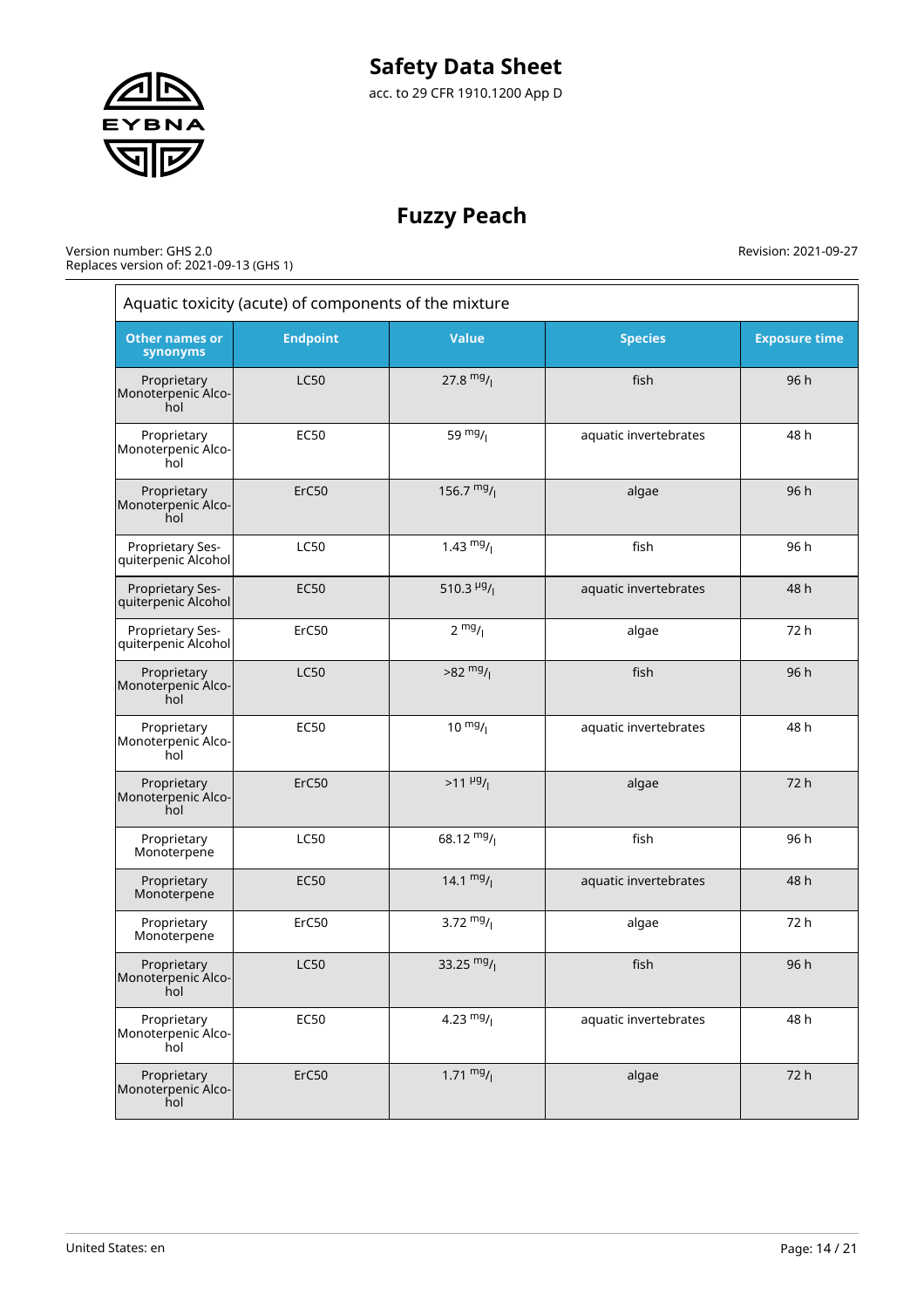

Version number: GHS 2.0 Replaces version of: 2021-09-13 (GHS 1) Revision: 2021-09-27

|                                          | Aquatic toxicity (chronic) of components of the mixture |                           |                |                      |
|------------------------------------------|---------------------------------------------------------|---------------------------|----------------|----------------------|
| <b>Other names or</b><br>synonyms        | <b>Endpoint</b>                                         | <b>Value</b>              | <b>Species</b> | <b>Exposure time</b> |
| Proprietary<br>Monoterpene               | <b>EC50</b>                                             | $<$ 0.67 mg/              | fish           | 8 d                  |
| Proprietary<br>Monoterpene               | <b>LC50</b>                                             | $0.41 \text{ mg}$ /       | fish           | 8 d                  |
| Proprietary<br>Monoterpenic Alco-<br>hol | <b>EC50</b>                                             | $>100$ mg/                | microorganisms | 30 min               |
| Proprietary<br>Monoterpene               | <b>EC50</b>                                             | 326 $mg/1$                | microorganisms | 3 <sub>h</sub>       |
| Proprietary Ses-<br>quiterpenic Alcohol  | <b>EC50</b>                                             | $>1,000$ mg/ <sub>1</sub> | microorganisms | 30 min               |
| Proprietary<br>Monoterpenic Alco-<br>hol | <b>EC50</b>                                             | $>100 \frac{mg}{l}$       | microorganisms | 3 <sub>h</sub>       |

#### **12.2 Persistence and degradability**

Data are not available.

#### **12.3 Bioaccumulative potential**

Data are not available.

#### **12.4 Mobility in soil**

Data are not available.

#### **12.5 Results of PBT and vPvB assessment**

Data are not available.

#### **12.6 Endocrine disrupting properties**

Information on this property is not available.

#### **12.7 Other adverse effects**

Data are not available.

#### **SECTION 13: Disposal considerations**

#### **13.1 Waste treatment methods**

Waste treatment-relevant information

Solvent reclamation/regeneration.

#### Sewage disposal-relevant information

Do not empty into drains. Avoid release to the environment. Refer to special instructions/safety data sheets.

#### Waste treatment of containers/packages

Only packagings which are approved (e.g. acc. to DOT) may be used. Completely emptied packages can be recycled. Handle contaminated packages in the same way as the substance itself.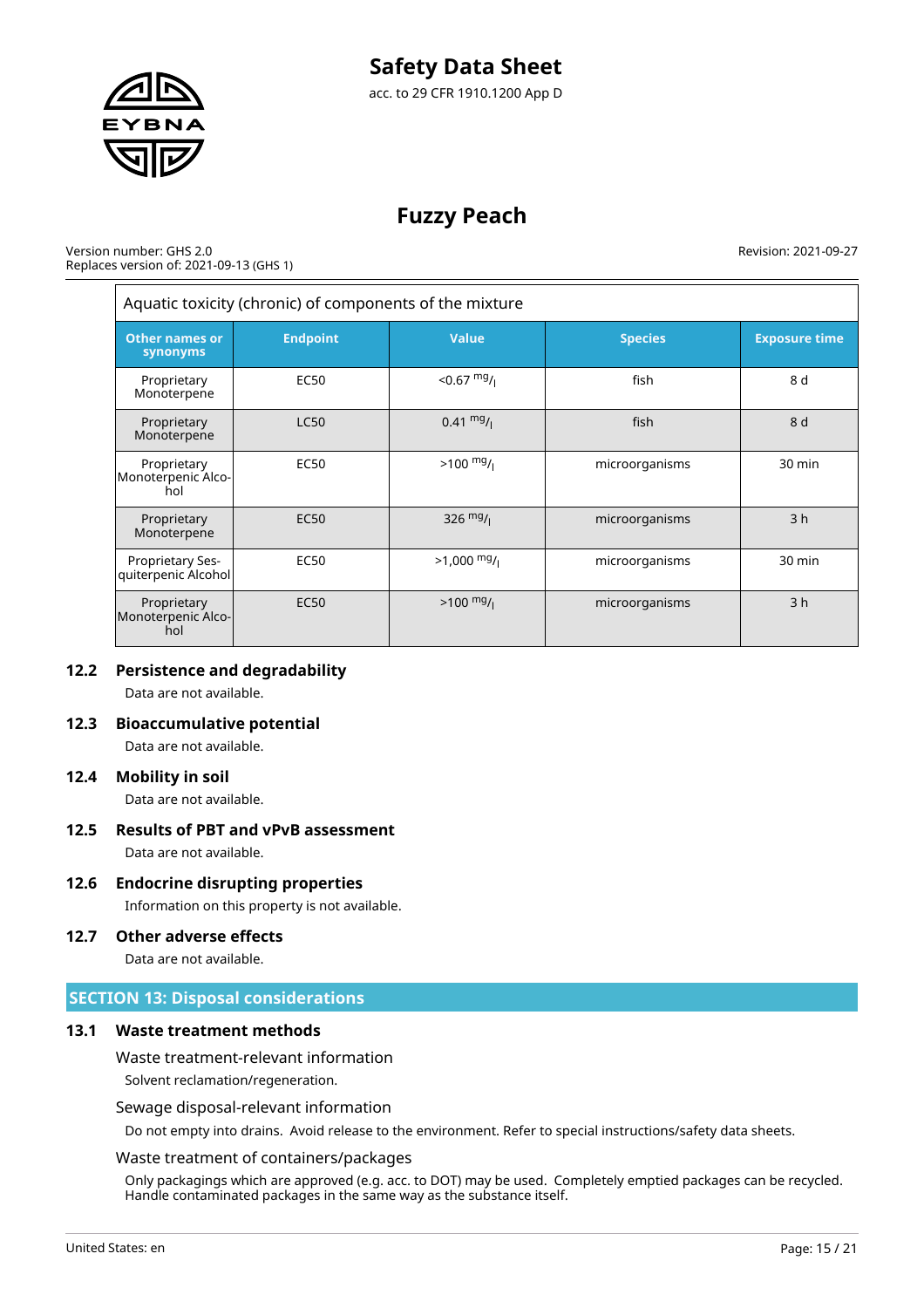

Version number: GHS 2.0 Replaces version of: 2021-09-13 (GHS 1) Revision: 2021-09-27

#### **Remarks**

Please consider the relevant national or regional provisions. Waste shall be separated into the categories that can be handled separately by the local or national waste management facilities.

|      | <b>SECTION 14: Transport information</b>                                                                               |                                      |  |  |  |
|------|------------------------------------------------------------------------------------------------------------------------|--------------------------------------|--|--|--|
| 14.1 | <b>UN number</b>                                                                                                       |                                      |  |  |  |
|      | <b>DOT</b>                                                                                                             | <b>UN 1993</b>                       |  |  |  |
|      | IMDG-Code                                                                                                              | <b>UN 1993</b>                       |  |  |  |
|      | <b>ICAO-TI</b>                                                                                                         | <b>UN 1993</b>                       |  |  |  |
| 14.2 | UN proper shipping name                                                                                                |                                      |  |  |  |
|      | <b>DOT</b>                                                                                                             | Flammable liquid, n.o.s.             |  |  |  |
|      | IMDG-Code                                                                                                              | FLAMMABLE LIQUID, N.O.S.             |  |  |  |
|      | <b>ICAO-TI</b>                                                                                                         | Flammable liquid, n.o.s.             |  |  |  |
|      | Technical name (hazardous ingredients)                                                                                 | Beta-Myrcene, (R)-p-mentha-1,8-diene |  |  |  |
| 14.3 | <b>Transport hazard class(es)</b>                                                                                      |                                      |  |  |  |
|      | <b>DOT</b>                                                                                                             | 3                                    |  |  |  |
|      | IMDG-Code                                                                                                              | 3                                    |  |  |  |
|      | <b>ICAO-TI</b>                                                                                                         | 3                                    |  |  |  |
| 14.4 | <b>Packing group</b>                                                                                                   |                                      |  |  |  |
|      | <b>DOT</b>                                                                                                             | III                                  |  |  |  |
|      | IMDG-Code                                                                                                              | III                                  |  |  |  |
|      | <b>ICAO-TI</b>                                                                                                         | III                                  |  |  |  |
| 14.5 | <b>Environmental hazards</b>                                                                                           | hazardous to the aquatic environment |  |  |  |
|      | Environmentally hazardous substance (aquatic<br>environment)                                                           | Beta-Myrcene                         |  |  |  |
| 14.6 | <b>Special precautions for user</b><br>There is no additional information.                                             |                                      |  |  |  |
| 14.7 | Transport in bulk according to Annex II of MARPOL and the IBC Code<br>The cargo is not intended to be carried in bulk. |                                      |  |  |  |

# **Information for each of the UN Model Regulations**

#### **Transport of dangerous goods by road or rail (49 CFR US DOT) - Additional information**

Particulars in the shipper's declaration UN1993, Flammable liquid, n.o.s., (contains: Beta-

Myrcene, (R)-p-mentha-1,8-diene), 3, III, environmentally hazardous Danger label(s) 3, fish and tree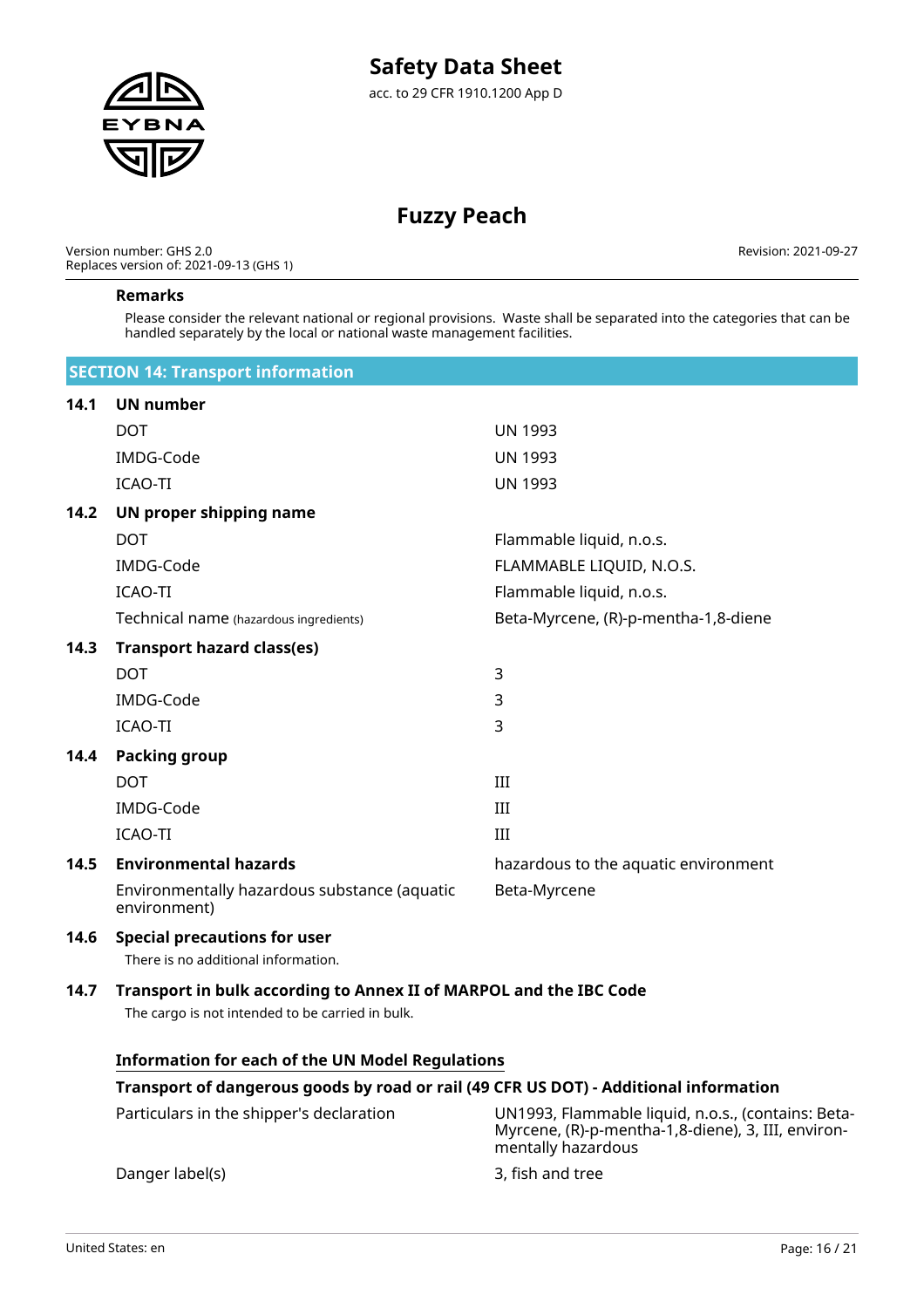

Revision: 2021-09-27

Version number: GHS 2.0 Replaces version of: 2021-09-13 (GHS 1)



| <b>VeS</b> (hazardous to the aquatic environment)                                  |
|------------------------------------------------------------------------------------|
| B1, B52, IB3, T4, TP1, TP29                                                        |
| 128                                                                                |
| <b>International Maritime Dangerous Goods Code (IMDG) - Additional information</b> |
| <b>yes</b> (hazardous to the aquatic environment) (Beta-Myrcene)                   |
| 3, fish and tree                                                                   |
|                                                                                    |
| 223, 274, 955                                                                      |
| E <sub>1</sub>                                                                     |
| 5L                                                                                 |
| F-E, <u>S-E</u>                                                                    |
| A                                                                                  |
| International Civil Aviation Organization (ICAO-IATA/DGR) - Additional information |
| <b>VeS</b> (hazardous to the aquatic environment)                                  |
| 3                                                                                  |
|                                                                                    |
| A <sub>3</sub>                                                                     |
| E <sub>1</sub>                                                                     |
| 10 <sub>L</sub>                                                                    |
|                                                                                    |

#### **SECTION 15: Regulatory information**

### **15.1 Safety, health and environmental regulations specific for the product in question National regulations (United States)**

#### **Superfund Amendment and Reauthorization Act (SARA TITLE III )**

- The List of Extremely Hazardous Substances and Their Threshold Planning Quantities (EPCRA Section 302, 304)

none of the ingredients are listed

- Specific Toxic Chemical Listings (EPCRA Section 313) none of the ingredients are listed

#### **Comprehensive Environmental Response, Compensation, and Liability Act (CERCLA)**

- List of Hazardous Substances and Reportable Quantities (CERCLA section 102a) (40 CFR 302.4) none of the ingredients are listed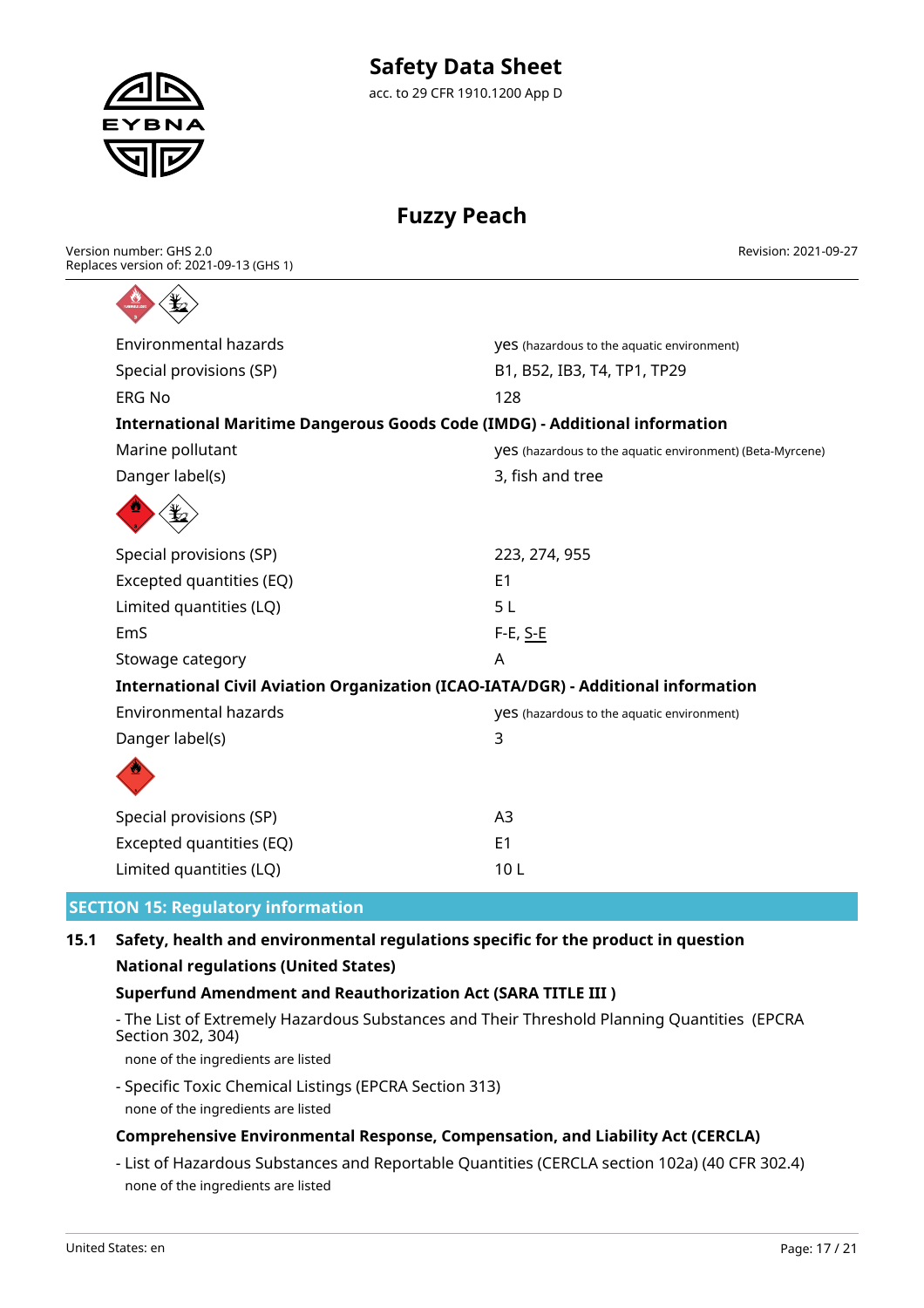

Version number: GHS 2.0 Replaces version of: 2021-09-13 (GHS 1) Revision: 2021-09-27

#### **Clean Air Act**

none of the ingredients are listed

#### **Right to Know Hazardous Substance List**

- Hazardous Substance List (NJ-RTK)

| Name of substance      | <b>CAS No</b>  | <b>Remarks</b> | <b>Classifications</b> |
|------------------------|----------------|----------------|------------------------|
| (R)-p-mentha-1,8-diene | 138-86-3       |                | F <sub>2</sub>         |
| L-borneol              | $507 - 70 - 0$ |                | F <sub>2</sub>         |

Legend<br>F<sub>2</sub> Flammable - Second Degree

#### **California Environmental Protection Agency (Cal/EPA): Proposition 65 - Safe Drinking Water and Toxic Enforcement Act of 1987**

| Proposition 65 List of chemicals |               |                |                             |
|----------------------------------|---------------|----------------|-----------------------------|
| Name acc. to inventory           | <b>CAS No</b> | <b>Remarks</b> | <b>Type of the toxicity</b> |
| beta-Myrcene                     | 123-35-3      |                | cancer                      |

#### **Industry or sector specific available guidance(s)**

#### **NPCA-HMIS® III**

Hazardous Materials Identification System. American Coatings Association.

| <b>Category</b>     | <b>Rating</b> | <b>Description</b>                                                                                                                                              |
|---------------------|---------------|-----------------------------------------------------------------------------------------------------------------------------------------------------------------|
| Chronic             | $\star$       | chronic (long-term) health effects may result from repeated overexposure                                                                                        |
| <b>Health</b>       |               | temporary or minor injury may occur                                                                                                                             |
| Flammability        |               | material that must be moderately heated or exposed to relatively high ambient tem-<br>peratures before ignition can occur                                       |
| Physical hazard     | 0             | material that is normally stable, even under fire conditions, and will not react with wa-<br>ter, polymerize, decompose, condense, or self-react. Non-explosive |
| Personal protection |               |                                                                                                                                                                 |

#### **NFPA® 704**

National Fire Protection Association: Standard System for the Identification of the Hazards of Materials for Emergency Response (United States).

| <b>Category</b> | Degree of<br>hazard | <b>Description</b>                                                                                                        |
|-----------------|---------------------|---------------------------------------------------------------------------------------------------------------------------|
| Flammability    |                     | material that must be moderately heated or exposed to relatively high ambient tem-<br>peratures before ignition can occur |
| Health          |                     | material that, under emergency conditions, can cause temporary incapacitation or re-<br>sidual injury                     |
| Instability     |                     | material that is normally stable, even under fire conditions                                                              |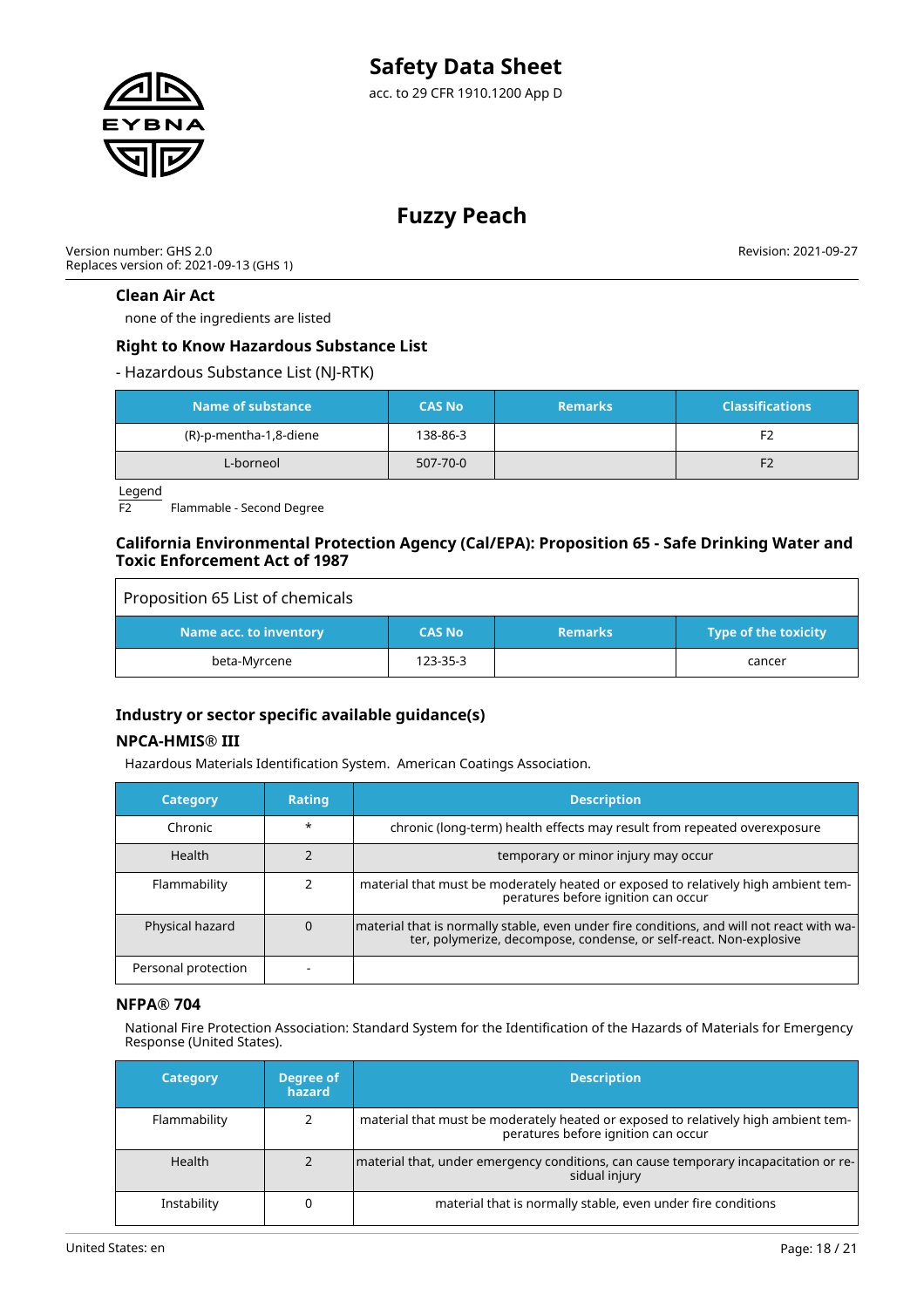

| Version number: GHS 2.0                 |  |
|-----------------------------------------|--|
| Replaces version of: 2021-09-13 (GHS 1) |  |

Revision: 2021-09-27

| <b>Category</b> | Degree of<br>hazard <sup>1</sup> | <b>Description</b> |
|-----------------|----------------------------------|--------------------|
| Special hazard  |                                  |                    |

#### **National inventories**

| <b>Country</b> | <b>Inventory</b> | Status                         |
|----------------|------------------|--------------------------------|
| US             | <b>TSCA</b>      | not all ingredients are listed |

Legend<br>TSCA

Toxic Substance Control Act

#### **15.2 Chemical Safety Assessment**

Chemical safety assessments for substances in this mixture were not carried out.

### **SECTION 16: Other information, including date of preparation or last revision**

#### **Abbreviations and acronyms**

| Abbr.              | <b>Descriptions of used abbreviations</b>                                                                                                                                                                                                            |
|--------------------|------------------------------------------------------------------------------------------------------------------------------------------------------------------------------------------------------------------------------------------------------|
| 49 CFR US DOT      | 49 CFR U.S. Department of Transportation                                                                                                                                                                                                             |
| <b>ACGIH® 2021</b> | From ACGIH®, 2021 TLVs® and BEIs® Book. Copyright 2021. Reprinted with permission. Information on<br>the proper use of the TLVs® and BEIs®: http://www.acgih.org/tlv-bei-guidelines/policies-procedures-<br>presentations/tlv-bei-position-statement |
| Acute Tox.         | Acute toxicity                                                                                                                                                                                                                                       |
| Asp. Tox.          | Aspiration hazard                                                                                                                                                                                                                                    |
| <b>ATE</b>         | <b>Acute Toxicity Estimate</b>                                                                                                                                                                                                                       |
| Carc.              | Carcinogenicity                                                                                                                                                                                                                                      |
| CAS                | Chemical Abstracts Service (service that maintains the most comprehensive list of chemical substances)                                                                                                                                               |
| Ceiling-C          | Ceiling value                                                                                                                                                                                                                                        |
| <b>DGR</b>         | Dangerous Goods Regulations (see IATA/DGR)                                                                                                                                                                                                           |
| <b>DNEL</b>        | Derived No-Effect Level                                                                                                                                                                                                                              |
| <b>DOT</b>         | Department of Transportation (USA)                                                                                                                                                                                                                   |
| <b>EC50</b>        | Effective Concentration 50 %. The EC50 corresponds to the concentration of a tested substance causing<br>50 % changes in response (e.g. on growth) during a specified time interval                                                                  |
| EmS                | <b>Emergency Schedule</b>                                                                                                                                                                                                                            |
| ErC50              | $\equiv$ EC50: in this method, that concentration of test substance which results in a 50 % reduction in either<br>growth (EbC50) or growth rate (ErC50) relative to the control                                                                     |
| <b>ERG No</b>      | Emergency Response Guidebook - Number                                                                                                                                                                                                                |
| Eye Dam.           | Seriously damaging to the eye                                                                                                                                                                                                                        |
| Eye Irrit.         | Irritant to the eye                                                                                                                                                                                                                                  |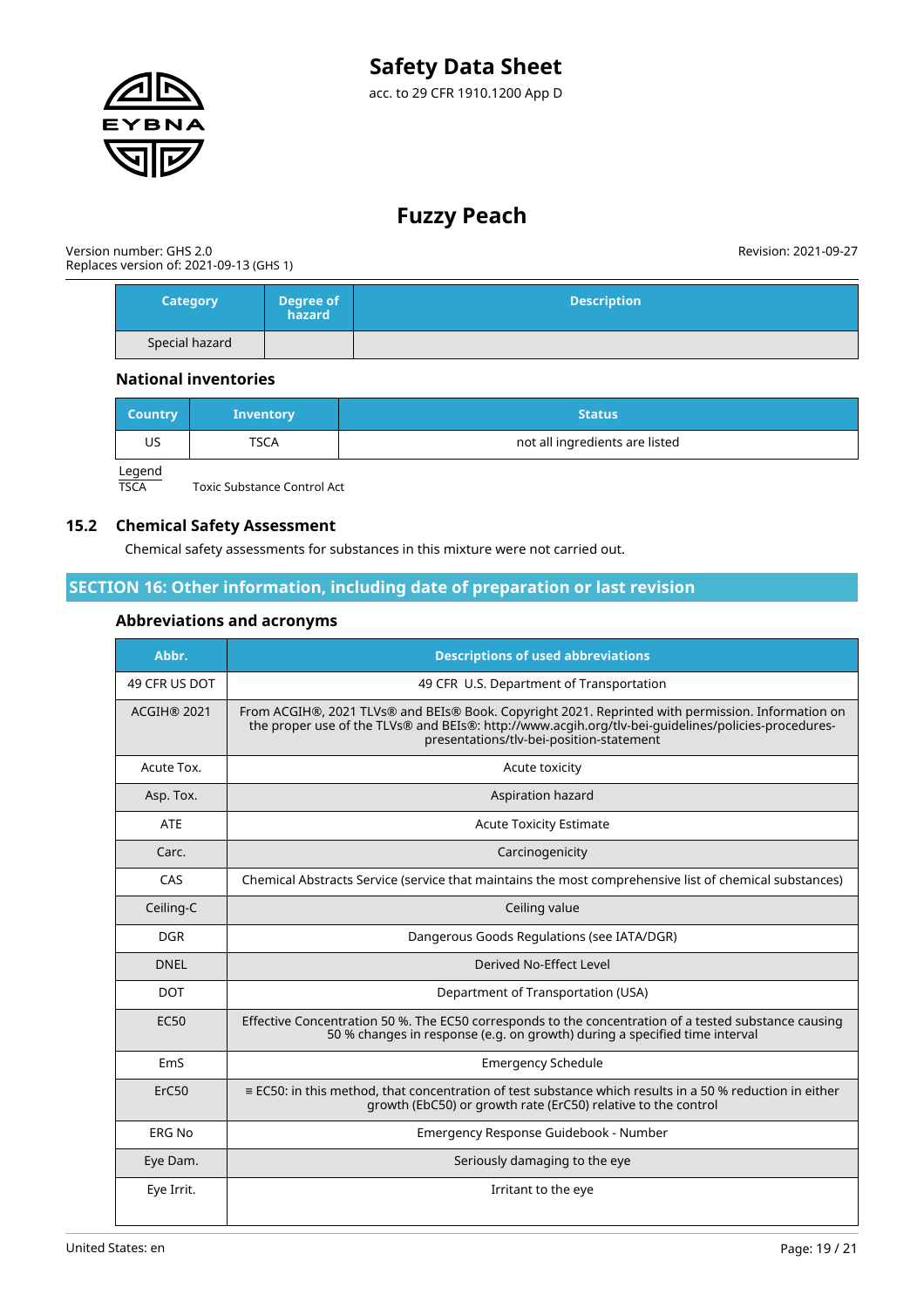

# **Fuzzy Peach**

#### Version number: GHS 2.0 Replaces version of: 2021-09-13 (GHS 1)

Revision: 2021-09-27

| Abbr.           | <b>Descriptions of used abbreviations</b>                                                                                                            |
|-----------------|------------------------------------------------------------------------------------------------------------------------------------------------------|
| Flam. Lig.      | Flammable liquid                                                                                                                                     |
| Flam. Sol.      | Flammable solid                                                                                                                                      |
| <b>GHS</b>      | "Globally Harmonized System of Classification and Labelling of Chemicals" developed by the United Na-<br>tions                                       |
| <b>IATA</b>     | <b>International Air Transport Association</b>                                                                                                       |
| <b>IATA/DGR</b> | Dangerous Goods Regulations (DGR) for the air transport (IATA)                                                                                       |
| <b>ICAO</b>     | <b>International Civil Aviation Organization</b>                                                                                                     |
| <b>ICAO-TI</b>  | Technical instructions for the safe transport of dangerous goods by air                                                                              |
| <b>IMDG</b>     | International Maritime Dangerous Goods Code                                                                                                          |
| IMDG-Code       | International Maritime Dangerous Goods Code                                                                                                          |
| <b>LC50</b>     | Lethal Concentration 50%: the LC50 corresponds to the concentration of a tested substance causing 50 %<br>lethality during a specified time interval |
| <b>MARPOL</b>   | International Convention for the Prevention of Pollution from Ships (abbr. of "Marine Pollutant")                                                    |
| NPCA-HMIS® III  | National Paint and Coatings Association: Hazardous Materials Identification System - HMIS® III, Third Edi-<br>tion                                   |
| <b>OSHA</b>     | Occupational Safety and Health Administration (United States)                                                                                        |
| <b>PBT</b>      | Persistent, Bioaccumulative and Toxic                                                                                                                |
| <b>PNEC</b>     | <b>Predicted No-Effect Concentration</b>                                                                                                             |
| ppm             | Parts per million                                                                                                                                    |
| Skin Corr.      | Corrosive to skin                                                                                                                                    |
| Skin Irrit.     | Irritant to skin                                                                                                                                     |
| Skin Sens.      | Skin sensitization                                                                                                                                   |
| <b>STEL</b>     | Short-term exposure limit                                                                                                                            |
| <b>STOT SE</b>  | Specific target organ toxicity - single exposure                                                                                                     |
| <b>TLV®</b>     | <b>Threshold Limit Values</b>                                                                                                                        |
| <b>TWA</b>      | Time-weighted average                                                                                                                                |
| vPvB            | Very Persistent and very Bioaccumulative                                                                                                             |

#### **Key literature references and sources for data**

OSHA Hazard Communication Standard (HCS), 29 CFR 1910.1200.

Transport of dangerous goods by road or rail (49 CFR US DOT). International Maritime Dangerous Goods Code (IMDG). Dangerous Goods Regulations (DGR) for the air transport (IATA).

#### **Classification procedure**

Physical and chemical properties: The classification is based on tested mixture. Health hazards, Environmental hazards: The method for classification of the mixture is based on ingredients of the mixture (additivity formula).